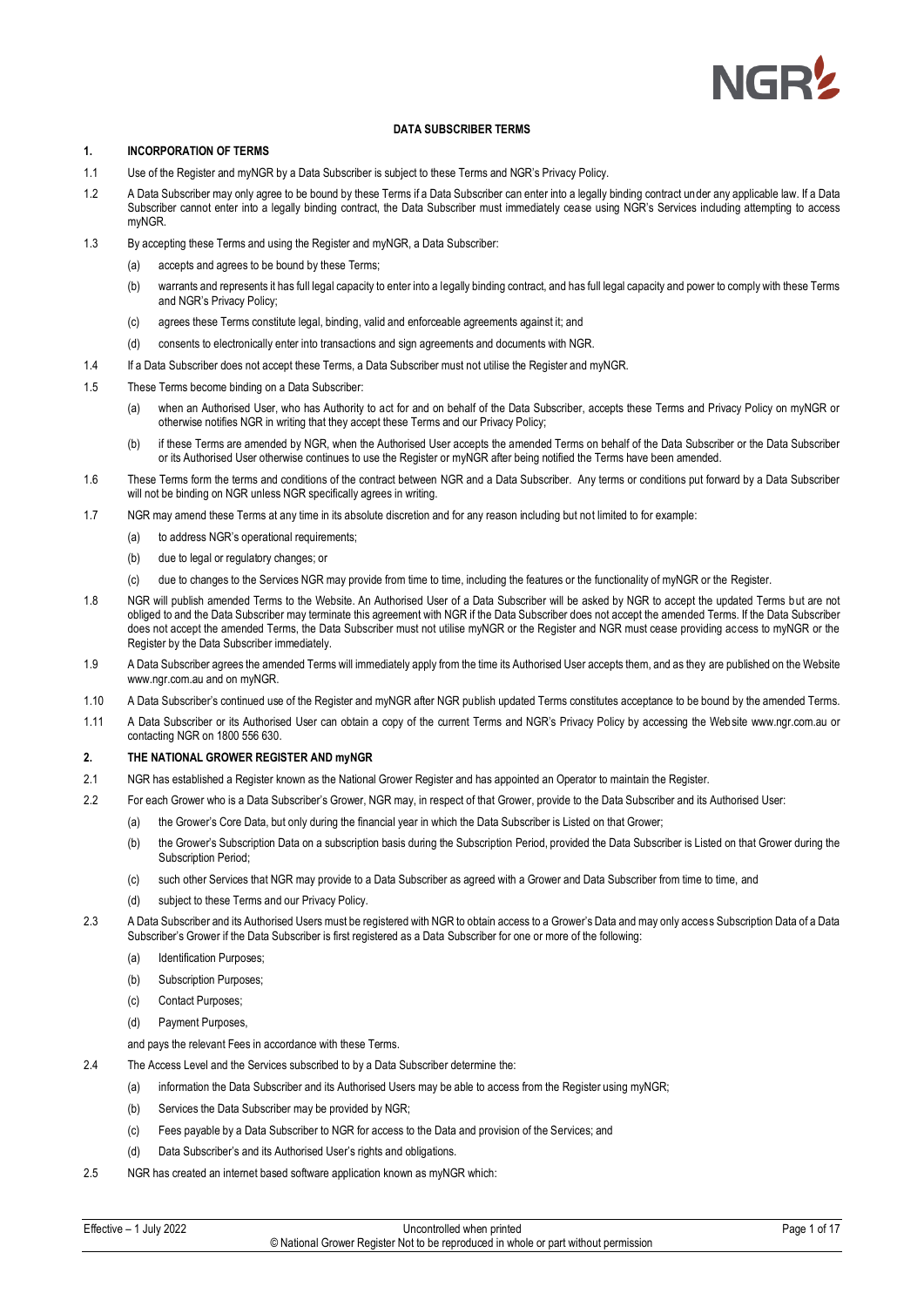

- (a) establishes a unique online portal for a Data Subscriber and its Authorised User to:
	- (i) register as an Authorised User within myNGR;
	- (ii) create, access and self-administer an Authorised User Account and Data Subscriber Account; and
	- (iii) subject to clause 2.2 and these Terms, access various sections of myNGR and access Data of a Data Subscriber's Grower to which the Data Subscriber may subscribe from time to time.
- (b) incorporates a digital document management solution for Growers and Data Subscribers.
- 2.6 Subject to these Terms, myNGR allows:
	- (a) an Authorised User of a Data Subscriber to register as an Authorised User on myNGR and create an Authorised User Account;
	- (b) a registered Authorised User access to their Authorised User Account and Data Subscriber Account to maintain and self-administer their Authorised User Account and their Data Subscriber's Account once created and registered;
	- (c) a Data Subscriber, by their Authorised User, to access within myNGR certain Data of a Data Subscriber's Grower to which that Data Subscriber has subscribed; and
	- (d) access to myNGR by way of a revocable, non-exclusive and non-transferrable licence to access and use myNGR via an Access Method.
- 2.7 NGR may at any time change or cancel an Access Method of an Authorised User or Data Subscriber (or both) and may issue a different Access Method for access to myNGR.
- 2.8 NGR does not represent or warrant that:
	- (a) access or use of the Register or myNGR will be uninterrupted or error free;
	- (b) any errors or deficiencies will be rectified or that the Register or myNGR is free of harmful components such as viruses or malware;
	- (c) the use of the Register or myNGR by a Data Subscriber or its Authorised User will be lawful regardless of whether it is permitted under these Terms;
	- (d) the Register or myNGR will exist and be maintained for any period of time.
- 2.9 NGR may cancel, suspend or terminate the registration of an Authorised User, a Data Subscriber or the Grower Registration Number of a Data Subscriber's Grower and refuse access to myNGR or the Register or any part of them, and cease providing the Services at any time in NGR's sole discretion:
	- (a) to protect the integrity of myNGR, the Register, and all Confidential Information;
	- (b) for NGR's operational requirements;
	- (c) to address legal or regulatory change or compliance;
	- (d) to ensure compliance with these Terms;
	- (e) if NGR believe, acting reasonably, that a Data Subscriber or its Authorised User has breached these Terms or Privacy Policy;
	- (f) if NGR believe, acting reasonably, that a Third Party Software Developer engaged by a Data Subscriber breaches these Terms (as may apply to the Third Party Software Developer), the Third Party Software Developer Terms or our Privacy Policy; or
	- (g) for any other reason that NGR considers, acting reasonably, compels or requires NGR to do so,

and NGR may inform a Data Subscriber of that cancellation, suspension or deregistration.

- 2.10 NGR may alter, suspend or cease operating the Register or myNGR at any time at NGR's discretion and may change any functionality of the Register or myNGR at any time and for any reason, including for the reasons set out in clause 2.9.
- 2.11 NGR may appoint a service provider to host the Register from time to time.

## **3. DATA SUBSCRIBERS**

- 3.1 A person may apply to become a Data Subscriber of NGR by:
	- (a) completing and submitting the Application Form and providing NGR with all necessary information required by NGR pursuant to the Application Form, the Application Conditions and these Terms; and
	- (b) paying the Joining Fee and if applicable, the annual Administration Fee.
- 3.2 By completing and submitting the Application Form and paying the relevant Joining Fee and if applicable Administration Fee, a Data Subscriber:
	- (a) requests access to myNGR and the Register for the Data Subscriber and its Authorised Users and the provision of Services from NGR;
	- (b) nominates the Data and other Services it seeks from the Register and to which the Data Subscriber wishes to subscribe;
	- (c) nominates the purpose for which access to myNGR, the Register and the use of Data is required;
	- (d) nominates:
		- (i) a Listing Representative;
		- (ii) a Technical Representative;
		- (iii) an Administrative Representative,

to perform the functions as referred to in the Application Form and these Terms;

- (e) appoints and authorises each Authorised User to act on its behalf;
- (f) agrees to provide NGR with all KYC Information in accordance with the AML/CTF or as NGR may require from time to time;
- (g) agrees to provide NGR with Proof of Identity Information or procure its Authorised Users to provide NGR with the requisite Authorised User's Primary and Secondary Identification Documents;
- (h) warrants they are Authorised to provide the information referred to in clause 3.2 (f) and 3.2(g) to us and agrees: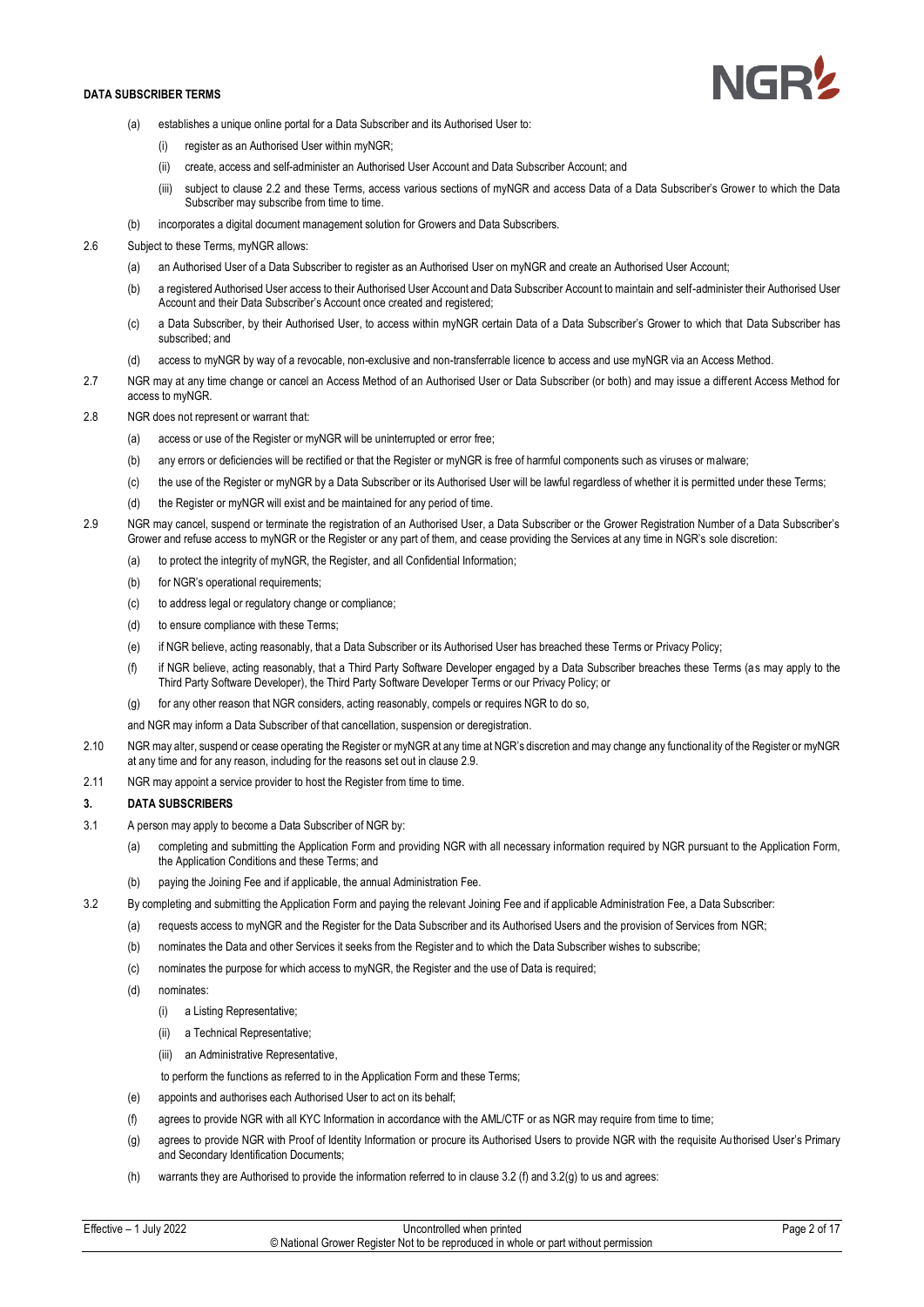

- (i) they have been informed of the purpose for which that information is sought and will be used by us to properly identify a person; and
- (ii) the information will be subject to an Information Match Request in relation to the relevant Official Record Holder Information; and
- (iii) the Information Match Request, the Information Match Result and other Information Match Data and our access to and use of the Document Verification Service may involve the use of third party systems and services;
- (i) must, if requested by NGR, confirm in writing the Authority of the Authorised Users to act on its behalf; and
- (j) authorises and consents to NGR:
	- (i) communicating with its Authorised Users in any way NGR sees fit including by electronic means in accordance with these Terms and for the efficient operation of myNGR and the Register;
	- (ii) undertaking a background and financial check on each Applicant;
	- (iii) using all information provided by the Data Subscriber or on its behalf (including by an Authorised User) to:
		- A. market to the Data Subscriber and its Authorised User;
		- B. share the information with other organisations as is required, permitted or allowed by these Terms, our Privacy Policy or by law;
		- C. publicise the fact that a Data Subscriber is a Data Subscriber of NGR;
- (k) must disclose to NGR a Data Subscriber's Associated Entities or Subsidiaries.
- 3.3 NGR is not obliged to accept the purpose nominated by an Applicant in the Application Form and may at its discretion grant a Data Subscriber the access NGR believes is appropriate for the Data Subscriber.
- 3.4 NGR may accept or reject an Application in its sole discretion.
- 3.5 If an Application is accepted by NGR, and the Data Subscriber pays the Joining Fee (or as the case may be, Re-joining Fee) and any Administration Fee, Usage Fee or Subscription Fees (if applicable), NGR will confirm and agree with the Data Subscriber in writing and otherwise provide the Data Subscriber and each of its Authorised Users with one or all of the following:
	- (a) access to myNGR and the Register in accordance with the Access Level authorised by NGR in respect of a Grower's Core Data;
	- (b) the Subscription Data to which a Data Subscriber may have access during a Subscription Period;
	- (c) Services agreed to be provided by NGR and subscribed to by a Data Subscriber from time to time in respect of the Subscription Data or other Services during the Subscription Period.

subject to the Application Conditions, these Terms and NGR's Privacy Policy.

- 3.6 A Data Subscriber for Identification Purposes:
	- will be entitled, subject to these Terms and the Rules to adopt a unique Grower Registration Number as an identifier for the Data Subscriber's Growers, customers and clients during the financial year in which the Data Subscriber for Identification Purposes is Listed on the Grower Registration Number of the Grower;
	- (b) will not:
		- (i) be entitled to access or receive any other data, Grower Details or Authorised User Contact Details on myNGR or the Register;
		- (ii) divulge or disclose the unique Grower Registration Number to any third party (including an Associated Entity or Subsidiary whether disclosed or not) for any reason, except as required by law or with our prior consent in writing.
- 3.7 A Data Subscriber for Subscription Purposes:
	- (a) will be entitled, subject to these Terms and the Rules, to:
		- (i) access Subscription Data matched to a Grower Registration Number of the Data Subscriber's Growers during the Subscription Period in which the Data Subscriber for Subscription Purposes is Listed on the Grower Registration Number of the Grower;
		- (ii) an update in electronic form of the Subscription Data of any of its unique Listings;
		- (iii) request via myNGR a Download of and access to Subscription Data in electronic form to its database of any Grower Registration Number Listed on it;
	- (b) will not be entitled to access or receive any other Grower Data on the Register or myNGR, except as provided in these Terms or otherwise allowed with NGR's prior consent in writing;
	- (c) will not divulge or disclose any Confidential Information or Grower Data (with the exception of the information on the face of the NGR Card and the telephone number of the Primary User of the Primary Payee) to any third party including:
		- (i) an Associated Entity or Subsidiary of the Data Subscriber, whether disclosed or not;
		- (ii) an entity that has:
			- A. a different ABN to that of the Data Subscriber; or
			- B. a different trading name to that of the Data Subscriber; or
			- C. different trading names under the same ABN as the Data Subscriber; or
			- D. in the case of a company, a different Australian Company Number to that of the Data Subscriber,
			- for any reason, except as required by law or with NGR's prior consent in writing;
	- (d) will not use a Grower's Data outside of the Subscription Period in which the Data Subscriber for Subscription Purposes is Listed on the Grower Registration Number of the Grower however Subscription Data may be utilised by a Data Subscriber in perpetuity;
	- (e) may during the Subscription Period subscribe to Subscription Data and such other Services as NGR agrees to provide from time to time on a user-pays subscription basis.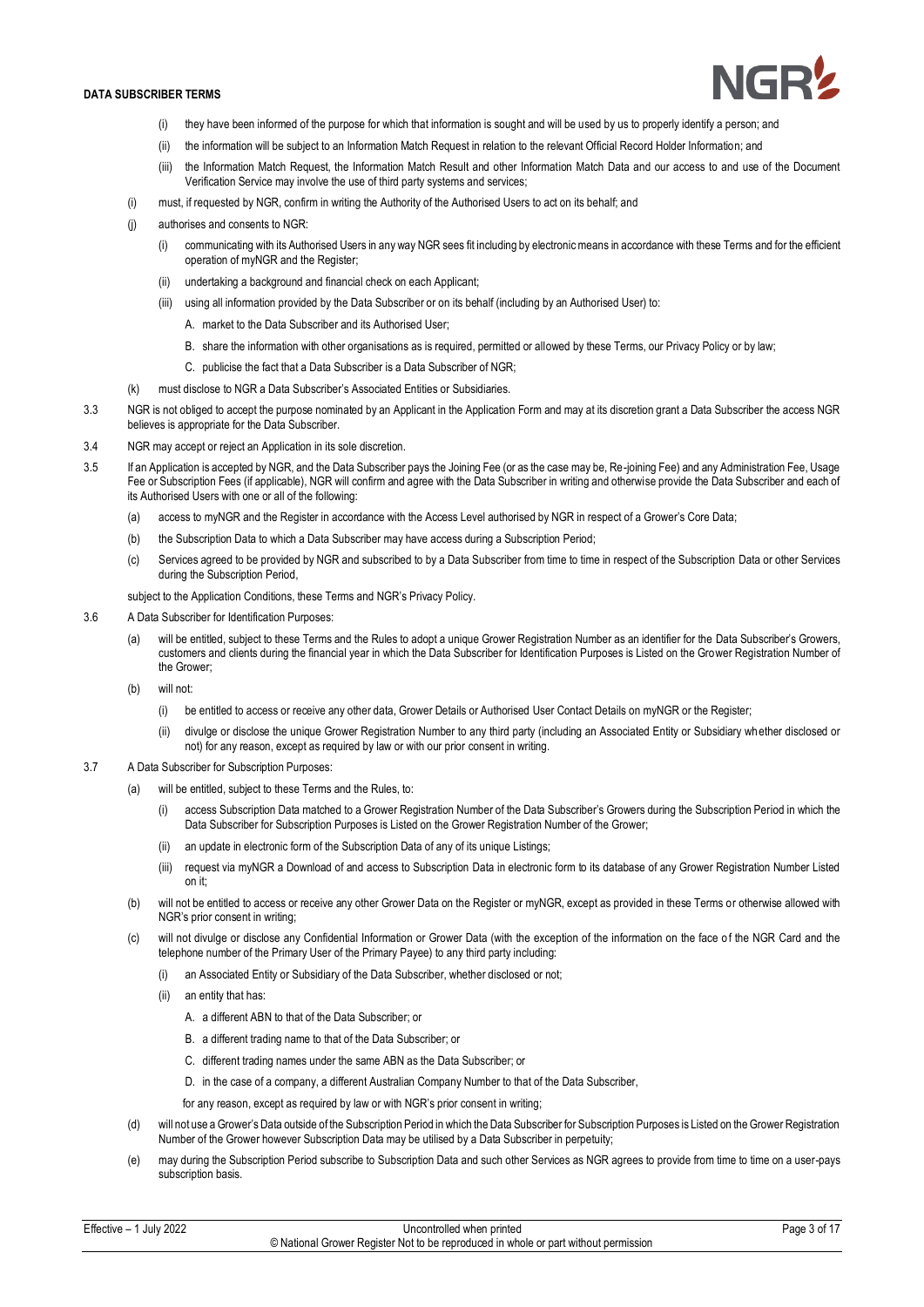

- 3.8 A Data Subscriber for Contact Purposes:
	- (a) will be entitled, subject to these Terms and the Rules, to:
		- (i) access limited Core Data matched to a Grower Registration Number of the Data Subscriber's Growers during the financial year in which the Data Subscriber for Contact Purposes is Listed on the Grower Registration Number of the Grower;
		- (ii) an update in electronic form of the limited Core Data of any of its unique Listings and any changes to the limited Core Data of any of its unique Listings already registered to it;
		- (iii) request via myNGR a Download of the limited Core Data in electronic form to its database of any Grower Registration Number Listed on it;
	- (b) acknowledges that access to the limited data fields is for the sole purpose of Grower identification or such other purpose agreed in writing by the Data Subscriber's Growers, customers or clients and by NGR;
	- (c) will not be entitled to access or receive any other Grower Data on the Register or myNGR, except as provided in these Terms or otherwise allowed with NGR's prior consent in writing;
	- (d) will not divulge or disclose any Confidential Information or Grower Data (with the exception of the information on the face of the NGR Card and telephone number of the Primary User of the Primary Payee) to any third party including:
		- (i) an Associated Entity or Subsidiary of the Data Subscriber, whether disclosed or not;
		- (ii) an entity that has:
			- A. a different ABN to that of the Data Subscriber; or
			- B. a different trading name to that of the Data Subscriber; or
			- C. different trading names under the same ABN as the Data Subscriber; or
			- D. in the case of a company, a different Australian Company Number to that of the Data Subscriber,

for any reason, except as required by law or with NGR's prior consent in writing;

- (e) will not use a Grower's Data outside of the financial year or Subscription Period as the case may be, in which the Data Subscriber for Contact Purposes is Listed on the Grower Registration Number of the Grower;
- (f) may during the Subscription Period, subscribe to Subscription Data and such other Services as NGR agrees to provide from time to time on an Authorised user-pays subscription basis.

# 3.9 A Data Subscriber for Payment Purposes:

- (a) will be entitled, subject to these Terms and the Rules, to:
	- (i) access the Core Data matched to a Grower Registration Number of the Data Subscriber's Growers during the financial year in wh ich the Data Subscriber for Payment Purposes is Listed on the Grower Registration Number of the Grower;
	- (ii) an update in electronic form of the Core Data of any of its unique Listings and any changes to the Core Data of any of its unique Listings already registered to it;
	- (iii) request via myNGR a Download of the Core Data in electronic form to its database of any Grower Registration Number Listed on it;
- (b) will not divulge or disclose any Confidential Information or Grower Data (with the exception of the information on the face of the NGR Card and telephone number of the Primary User of the Primary Payee) to any third party including:
	- (i) an Associated Entity or Subsidiary of the Data Subscriber, if not disclosed and consented to by NGR;
	- (ii) an entity that has:
		- A. a different ABN to that of the Data Subscriber; or
		- B. a different trading name to that of the Data Subscriber; or
		- C. different trading names under the same ABN as the Data Subscriber; or
		- D. in the case of a company, a different Australian Company Number to that of the Data Subscriber,
		- for any reason, except as required by law or with NGR's prior consent in writing;
- (c) may allow any disclosed Associated Entity or Subsidiary of a Data Subscriber who NGR reasonably considers requires the Core Data of their Data Subscriber Grower's, for their own operational requirements;
- (d) will not use a Grower's Data outside of the financial year or Subscription Period, as the case may be, in which the Data Subscriber for Payment Purposes is Listed on the Grower Registration Number of the Grower;
- (e) may during the Subscription Period, subscribe to Subscription Data and such other Services as NGR agrees to provide from time to time on a user-pays subscription basis, and may utilise the Subscription Data in perpetuity;
- 3.10 NGR may agree or refuse to:
	- (a) register a person as a Data Subscriber on myNGR or the Register without assigning any reason therefor;
	- (b) provide access to myNGR or the Register to any person; or
	- (c) provide Data or Services to any person including a Data Subscriber and or an Authorised User of a Data Subscriber.
- 3.11 NGR may cancel, suspend or de-register a Grower's Registration Number or the registration as a Data Subscriber and refuse access to myNGR or the Register or any part of them at any time in NGR's sole discretion including for the reasons set out in clause 2.9.
- 3.12 The period of suspension is at NGR's discretion.
- 3.13 The suspension of registration as a Data Subscriber ceases at a time advised by NGR.
- 3.14 There is no limit to how many times NGR can suspend a Data Subscriber's registration.

| Effective -<br><b>July 2022</b> | Uncontrolled when printed                                                           | Page 4 of $\lambda$ . |
|---------------------------------|-------------------------------------------------------------------------------------|-----------------------|
|                                 | © National Grower Register Not to be reproduced in whole or part without permission |                       |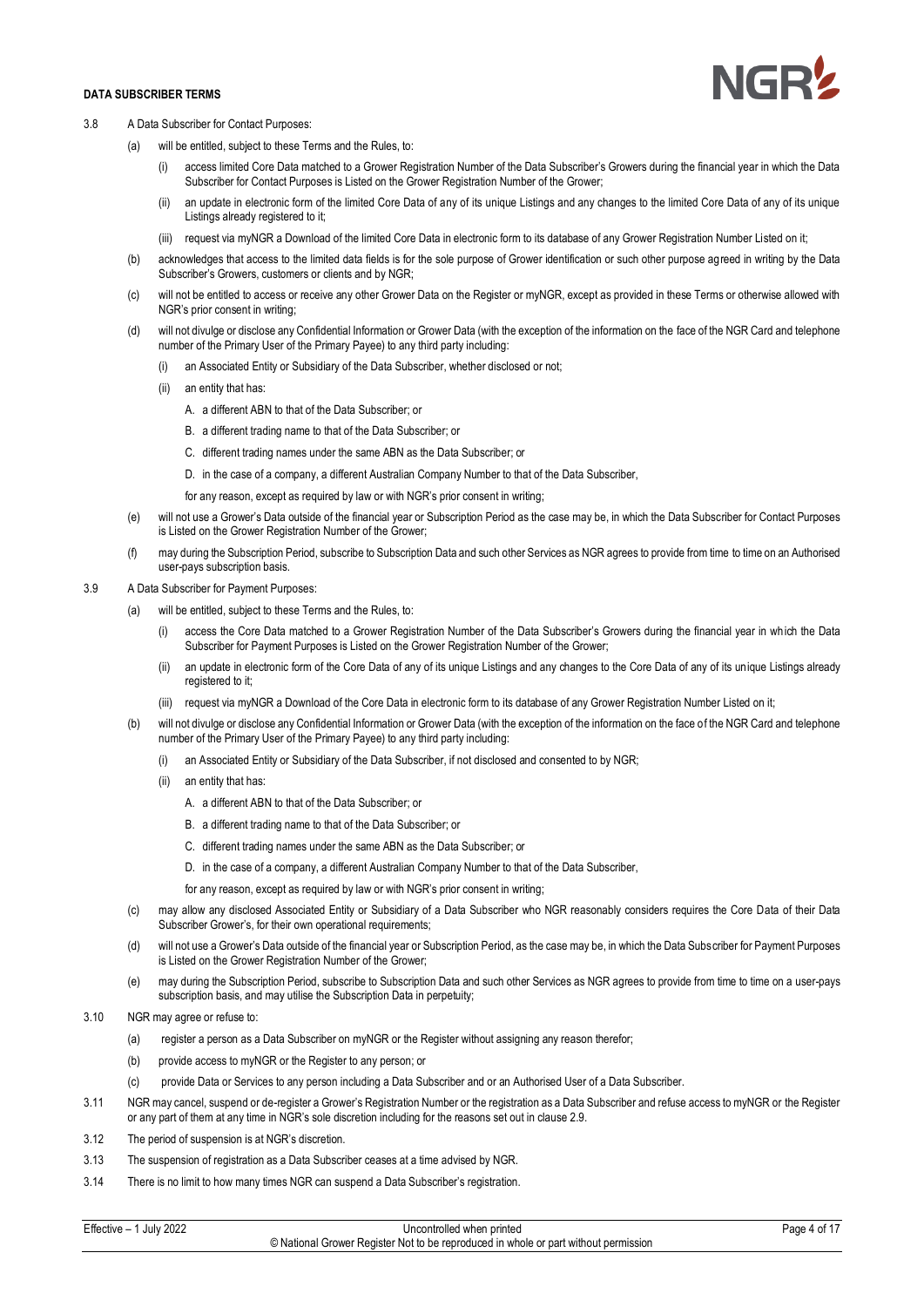

- 3.15 A Data Subscriber may cease registration as a Data Subscriber by requesting, in writing, NGR to deregister its Data Subscriber Account.
- 3.16 A Data Subscriber's registration as a Data Subscriber may also be cancelled if its Data Subscriber Account becomes an Inactive Account.
- 3.17 NGR may cancel a Data Subscriber's access to myNGR and the Register, if:
	- (a) the Data Subscriber requests in writing;
	- (b) the Data Subscriber fails to comply with the Data Subscriber's obligations under these Terms or NGR's Privacy Policy; or
	- (c) for any of the reasons set out in clause 2.9.
- 3.18 NGR may cancel or deny an Authorised User's Authority to access myNGR and the Register, and deny access to myNGR and the Register by an Authorised User or terminate the provision of Services to an Authorised User if:
	- (a) the Authorised User is unable to quote the Security Question and Answers or username and Password;
	- (b) the Authorised User is unable to quote the NGR Card Number for the Grower Data requested;
	- (c) the Authorised User endeavours to access or accesses myNGR contrary to the Access Level authorised by NGR;
	- (d) the Authorised User or its Data Subscriber notifies NGR in writing that the Authorised User no longer has Authority to act on behalf of the Data Subscriber or fails to confirm to NGR upon request the Authority of the Authorised User to act on behalf of the Data Subscriber;
	- (e) the Authorised User uses Grower Data outside of the financial year or Subscription Period, as the case may be, in which the Data Subscriber is Listed on the Grower Registration Number of the Grower; or
	- (f) for any of the reasons set out in clause 2.9.
- 3.19 Notwithstanding cancellation, suspension or denial of access to myNGR or the Register, a Data Subscriber is indebted to NGR for the payment of the Fees until the time of cancellation, suspension or denial of access to myNGR or the Register.
- 3.20 Upon cancellation of a Data Subscriber's registration as a Data Subscriber, NGR may remove or otherwise delete all Listings from a Data Subscriber's Data Subscriber Account.

## **4. AUTHORISED USER**

- 4.1 A Data Subscriber may appoint a person to act for it as an Authorised User.
- 4.2 A person may apply to register as an Authorised User with NGR, with the Authorisation of a Data Subscriber, by:
	- (a) confirming in writing their acceptance of these Terms and our Privacy Policy;
	- (b) completing the Authorised User registration process as required by NGR from time to time;
	- (c) providing appropriate Proof of Identity Information to an Administrative Representative who confirms sighting of that Proof of Identity Information via our myNGR invitation process, to enable any Information Match Request which may involve the use of third party systems and services.
- 4.3 Upon registration as an Authorised User, an Authorised User:
	- (a) may act for a Data Subscriber as:
		- (i) A Listing Representative who has responsibility for and who may access, view and download a Grower's Core Data;
		- (ii) an Administrative Representative who has responsibility for and who has Authority to List and may appoint and assign Authorised Users and who maintains the Contact Details for a Data Subscriber and its Authorised Users; or
		- (iii) a Technical Representative who has responsibility for and who must maintain the technical specifications and Advanced Preferences for a Data Subscriber's use of myNGR and Data Subscriber Account,

or a combination of them as approved by NGR;

- (b) will be permitted access to the Data Subscriber's Account once created, a Grower's Data as allowed by NGR of a Data Subscriber's Growers and the Services;
- (c) represents and warrants that they have Authorisation to act on behalf of the Data Subscriber;
- (d) acknowledges they are responsible for the creation, self-administration and use of Data Subscriber's Account and all information contained within them;
- (e) may perform the functions allowed to be performed by them depending on whether they are a Listing Representative, Administrative Representative or Technical Representative, but only in accordance with NGR's requirements as specified from time to time.
- 4.4 If a person is added as an Authorised User to a Data Subscriber's Account, that person must accept these Terms and NGR's Privacy Policy before registering as an Authorised User.
- 4.5 A change to a Data Subscriber's Account may be notified in writing to the Data Subscriber.
- 4.6 Each Authorised User agrees that:
	- (a) if the Authorised User no longer has Authorisation to act on behalf of the Data Subscriber, or the registration as a Data Subscriber is cancelled, suspended or withdrawn for any reason the Authorised User must:
		- (i) immediately cease acting as an Authorised User;
		- (ii) inform NGR in writing of the cancellation, suspension or withdrawal of the Authorisation;
		- (iii) not access or attempt to access myNGR or permit a third party who does not have Authorisation to access myNGR or the Data Subscriber's Account, or the Grower's Data;
		- (iv) must return all Confidential Information to the Data Subscriber or NGR as directed by NGR;
	- (b) when contacting NGR the Authorised User must correctly identify themselves and answer their Security Questions & Answers;
	- (c) when accessing myNGR the Authorised User must use a valid username and Password.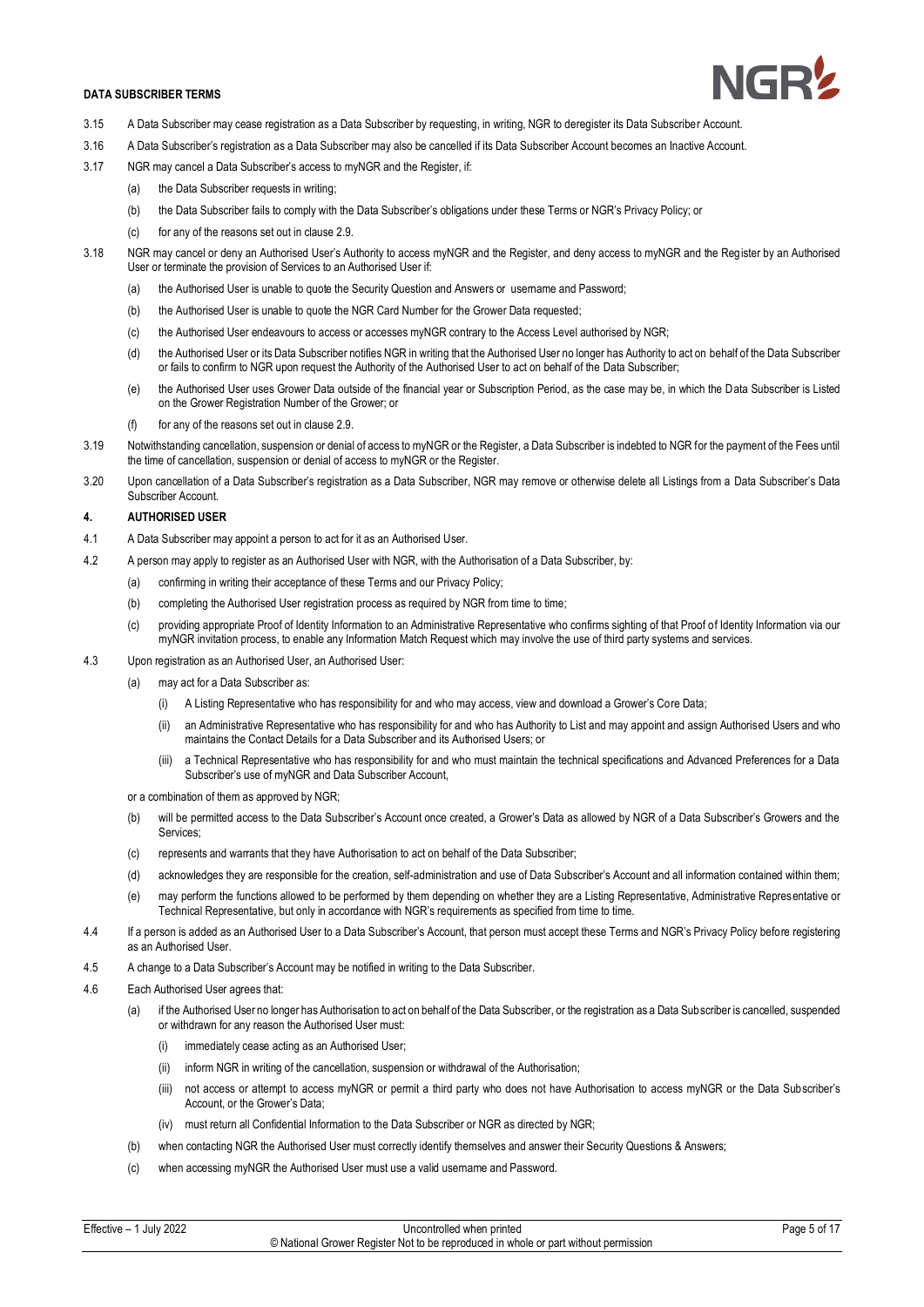

- (d) they will not divulge their username, Password or Security Questions & Answers to any third party;
- (e) they must ensure they have all Electronic Equipment and facilities necessary to allow them access to myNGR via the Access Method;
- (f) they are responsible to protect and maintain:
	- (i) the currency, integrity and security of myNGR utilised by them; and
	- (ii) the username, Password, Security Questions & Answers, encryption keys or any other information relating to the Access Method, authentication or security of myNGR;
- (g) they will not use myNGR in a way that may violate the rights of any person or breach any law and acknowledge that the submission, transmission or maintenance of any information in violation of any law is prohibited;
- (h) not use the Grower's Data outside of the financial year during which the Data Subscriber that they represent are Listed on the Grower Registration Number of the Grower, or outside of the Subscription Period that may apply, as the case may be;
- (i) they must comply with these Terms and NGR's Privacy Policy;
- (j) on request from NGR, they must provide to NGR:
	- (i) Proof of Identity Information; and
	- (ii) such other verified identity sources that NGR may choose to utilise from time to time to identify you; and
	- (iii) a copy of any written Authorisation given by the Data Subscriber;
- (k) they are Authorised to provide the information referred to in clause  $4.2$ (d) and  $4.6$ (j) to us and agrees:
	- (i) they have been informed of the purpose for which that information is sought and will be used by us to properly identify a person; and
	- (ii) the information will be subject to an Information Match Request in relation to the relevant Official Record Holder Information; and
	- (iii) the Information Match Request, the Information Match Result and other Information Match Data and our access to and use of the Document Verification Service may involve the use of third party systems and services.

## **5. NGR's UNDERTAKINGS AND WARRANTIES**

- 5.1 NGR will, subject to these Terms:
	- (a) issue an NGR Card to each Grower that:
		- (i) delivers, sells Agricultural Product to, or purchases Agricultural Product from, (or contracts to deliver, sell Agricultural Product to, or purchase Agricultural Product from) a Data Subscriber; or
		- (ii) undertakes an Approved Dealing with a Data Subscriber; and
		- (iii) is willing to register his or her Grower Data with myNGR.
	- (b) collect from the Grower the Core Data before issuing the NGR Card by means of the Grower Registration Process;
	- (c) if applicable, collect from the Grower the Subscription Data of the Grower for an Approved Dealing.
	- (d) obtain from the Grower the Authority for NGR:
		- (i) to provide the Grower's Data to a Data Subscriber and its Authorised User during each financial year in which a Data Subscriber is Listed on the Grower Registration Number of the Grower, or during the Subscription Period (as the case may be); and
		- (ii) to use the Grower Data to enable NGR to provide the Services to the Data Subscriber;
	- (e) require the Grower and its User to agree that a Data Subscriber may act in reliance on the Grower Data:
		- (i) during the financial year in which the Data Subscriber is Listed on the Grower Registration Number of the Grower;
		- (ii) during the Subscription Period when Services are provided to that Data Subscriber;
		- (iii) to make payments to the Payees listed for the NGR Card or otherwise transact business with the Data Subscriber.
	- (f) use its best endeavours to maintain myNGR and the Register and provide reasonable access to:
		- $(i)$  a Grower and its Users to maintain and self-administer its Grower Account; and
		- (ii) a Data Subscriber and its Authorised Users to maintain and self-administer its Data Subscriber Account;
		- (iii) allow a Data Subscriber and its Authorised Users access to Data in accordance with the Services NGR may provide to a Data Subscriber from time to time.
	- (g) update myNGR and the Register to reflect changes to the Grower Data as advised by Growers or their Users from time to time;
	- (h) disallow a Data Subscriber and its Authorised Users access to the Grower Data except:
		- (i) in accordance with the authority to access myNGR granted by NGR to it; and
		- (ii) with a Grower's consent; and
		- (iii) for Growers on which a Data Subscriber is Listed in each financial year or during the Subscription Period (as the case may be);
	- (i) disallow access to myNGR or the Register to a Proscribed Person;
	- (j) comply with NGR's Privacy Policy and Privacy Laws and ensure NGR's employees and agents are aware of and comply with NGR's Privacy Policy and Privacy Laws;
	- (k) comply with the AML/CTF Law;
	- (l) hold the Australian Taxation Office "Statement by a supplier form" on behalf of the Grower, which shall be made available to a Data Subscriber and its Authorised Users on request;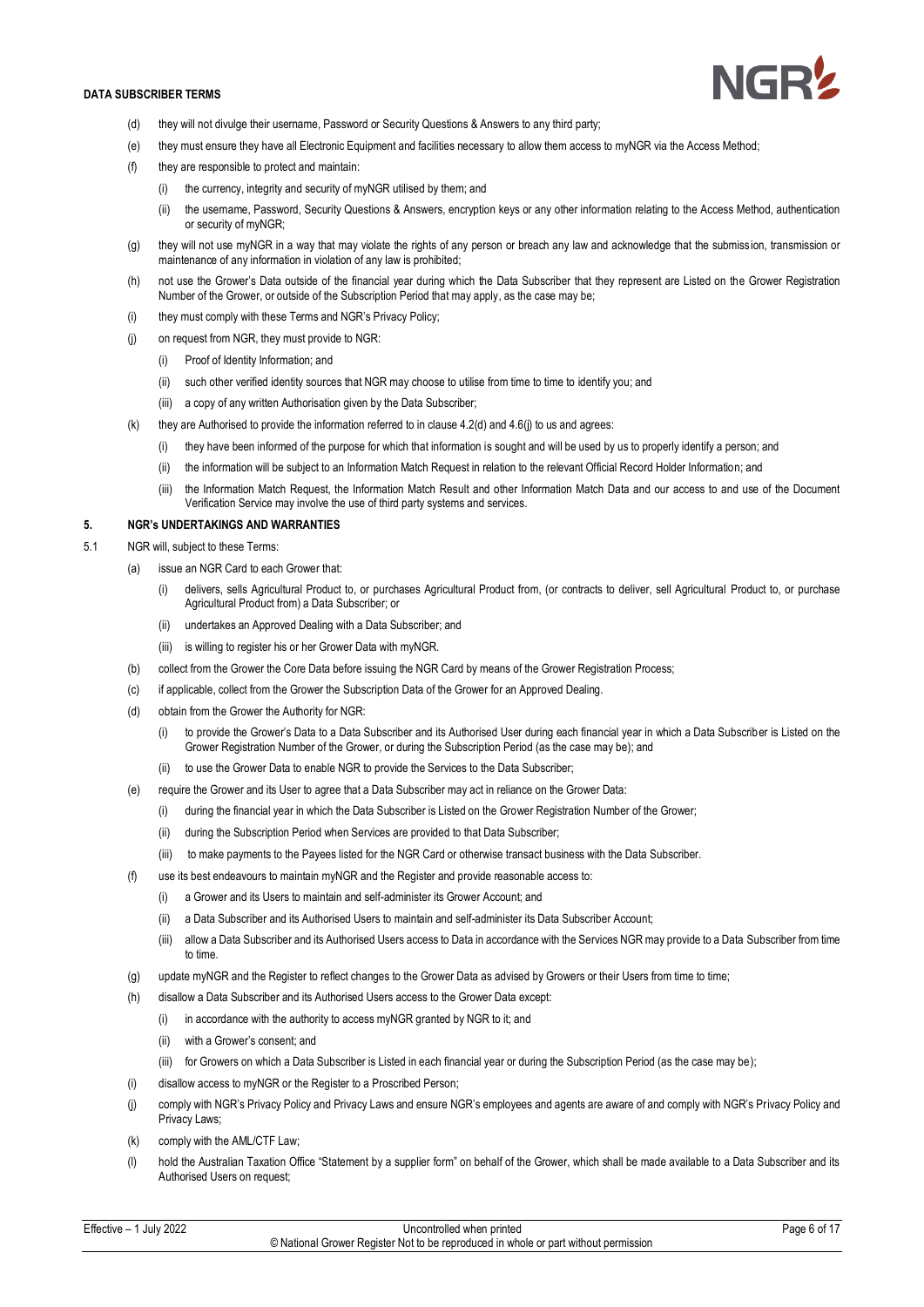- (m) for each of the Data Subscriber's Growers, procure a warranty from each Grower that the Grower Data provided by the Grower and their Authorised Users is accurate;
- (n) procure from each of the Data Subscriber's Growers, an indemnity in favour of NGR and each Data Subscriber, with respect to any Claim or Liability suffered or incurred by either NGR or a Data Subscriber if the Grower Data is not accurate; and
- (o) provide the Data Subscriber and its Authorised Users with prior written notice of any planned delivery upgrades or other works which may affect access to the Register or myNGR.

## **6. DATA SUBSCRIBER'S UNDERTAKINGS AND WARRANTIES**

- 6.1 Each Data Subscriber must:
	- (a) comply with these Terms and NGR's Rules and act honestly and in good faith in all of its dealings with NGR;
	- (b) ensure all information provided to NGR or recorded in the Data Subscriber's Account is accurate, current, true and correct;
	- (c) comply with NGR's Privacy Policy and Privacy Laws in respect of the Grower Data, myNGR and the Register and all other information provided to NGR and must at all times (even after the end of the Subscription Period or termination of these Terms and notwithstanding these Terms may be terminated) ensure its Authorised Users and where applicable its Associated Entities and Subsidiaries also comply with the Privacy Policy and Privacy Laws;
	- (d) ensure the Grower Data is stored, used, disclosed and destroyed in a secure manner;
	- (e) ensure the Grower Data is protected against misuse and loss, or unauthorised access, modification or disclosures;
	- (f) have procedures in place to deal with complaints or requests for access from Growers;
	- (g) notify NGR of a Notifiable Data Breach as that term is used and defined in the Privacy Laws;
	- (h) notify NGR if it becomes aware of any breach of its obligations under NGR's Privacy Policy or these Terms and comply with any reasonable direction from NGR with respect to how it may remedy that breach;
	- (i) ensure its Authorised Users, employees and agents are aware of and comply with NGR's Privacy Policy, Privacy Laws and the requirements of these Terms;
	- (i) have and distribute upon request and, if it has a website, publish on its website, a Privacy Policy that addresses its intended use of the Grower Data and any information provided by NGR to it;
	- (k) update the Data Subscriber Account and the Authorised User Account as soon as possible once it becomes aware of any incorrect information recorded on myNGR or the Register;
	- (l) advise NGR as soon as a Data Subscriber becomes aware of any unauthorised transaction with regard to its Data Subscriber Account or the Grower Data;
	- (m) pay to NGR the Fees set by NGR in accordance with these Terms or otherwise as advised by NGR from time to time;
	- (n) advise NGR as soon as practicable after it becomes aware of any incorrect Grower Data on myNGR or the Register;
	- (o) not attempt to obtain the NGR Card numbers or Grower Data of Growers (for example by touting or trawling for such information) not Listed against the Data Subscriber's Account or contrary to the Authority to access myNGR granted by NGR to it;
	- not disclose or make the Confidential Information or Grower Data (with the exception of the NGR Card Information and the telephone number of the Primary Authorised User of the Primary Payee) available to any third party including:
		- (i) a Proscribed Person; or
		- (ii) an undisclosed Associated Entity or undisclosed Subsidiary of the Data Subscriber; or
		- (iii) an Associated Entity or Subsidiary (whether disclosed to NGR or not) who NGR reasonably considers do not require the Confidential Information or Grower Data for their operational requirements; or
		- (iv) an entity that has:
			- A. a different ABN to that of the Data Subscriber; or
			- B. a different trading name to that of the Data Subscriber; or
			- C. different trading names under the same ABN as the Data Subscriber; or
			- D. in the case of a company, a different Australian Company Number to that of the Data Subscriber,
			- for any reason, except as required by law or with NGR's prior consent in writing;
	- (q) not use a Grower's Payment Details or Confidential Information for any purpose other than:
		- (i) the payment to the Grower for purchases of Agricultural Product;
			- (ii) invoicing for the provision of services to the Grower;
			- (iii) any mandatory returns to the Australian Taxation Office or other Government body in respect of such transactions;
		- (iv) any other purpose authorised by the Grower;
	- (r) not pass Grower Data on to another Data Subscriber of NGR for any purpose other than as allowed by these Terms;
	- (s) take all reasonable steps to ensure that any Associated Entity or Subsidiary complies with its undertakings and these Terms;
	- $(t)$  not
		- (i) take commercial advantage of or use Confidential Information other than as prescribed by these Terms;
		- (ii) allow any of its Authorised Users, Associated Entities, Subsidiaries, directors, shareholders, employees or agents to use for commercial advantage any Confidential Information belonging to NGR other than as prescribed by these Terms;
	- (u) take all reasonable steps to: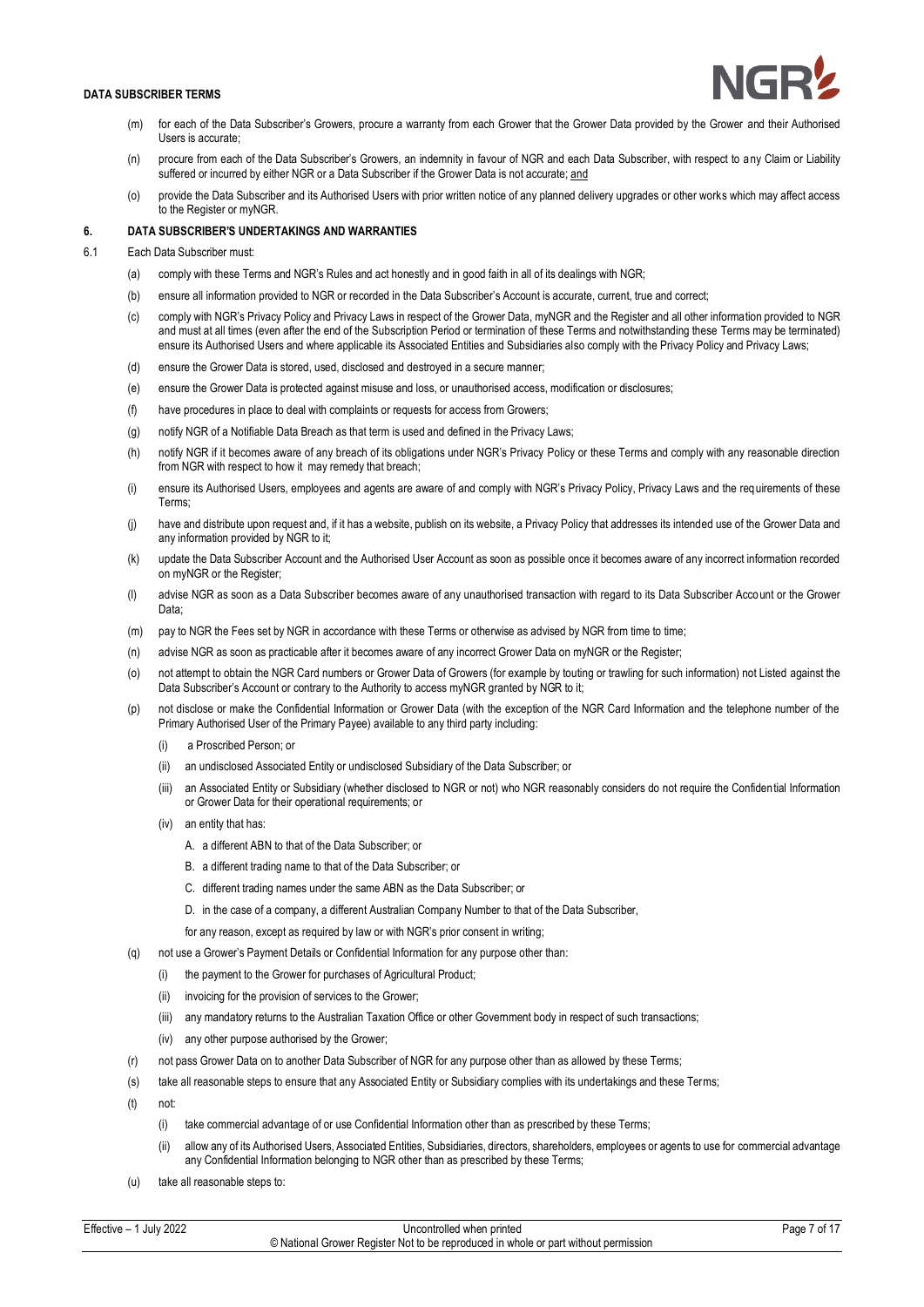

- (i) protect NGR's Confidential Information obtained by a Data Subscriber or its Authorised User;
- (ii) prevent any conflict between NGR's business interests and the Data Subscriber's financial interests;
- (v) advise NGR in advance of the engagement of a Third Party Software Developer and take all reasonable steps to ensure that a Third Party Software Developer engaged by the Data Subscriber agrees to be bound by our Third Party Software Developer Terms and if not, the Third Party Software Developer otherwise complies with these Terms in so far as they relate to use of Grower Data and Confidential Information;
- (w) notify NGR of the engagement of a Third Party Software Developer so NGR can ensure compliance with these Terms, NGR's Privacy Policy and Privacy Laws in respect of the Grower Data;
- (x) indemnify and keep indemnified NGR in respect of any act or omission (including negligent act or omission or misuse of Grower Data and Confidential information) by the Third Party Software Developer, including payment to NGR of Usage Fees calculated based on the Listings accessed by that Third Party Software Developer;
- (y) ensure an Insolvency Event does not occur in respect of the Data Subscriber;
- (z) after termination of this agreement, the end of the Subscription Period or the cancellation, suspension or deregistration of the registration as a Data Subscriber, a Data Subscriber must:
	- (i) not use or continue to use Grower Data and Confidential Information; and
	- (ii) return to NGR or destroy (as NGR directs in writing) all Grower Data and Confidential Information in the possession or under the control of the Data Subscriber.
- 6.2 Each Data Subscriber warrants, acknowledges and agrees that:
	- (a) it has legal capacity to enter into a legally binding contract;
	- (b) whilst NGR uses its best endeavours to ensure that all information stored in the Register or myNGR provided to a Data Subscriber is accurate, complete, up-to-date and reliable and error free, the Data Subscriber acknowledges that this may not always be the case and NGR does not represent or warrant that this will be the case because it relies on Growers to provide accurate information;
	- (c) it is solely responsible for ensuring that its Data Subscriber Account is utilised only in respect of its Data Subscriber's Growers on which it is Listed in a financial year or during the Subscription Period, and only by an Authorised User with Authority to act for it;
	- (d) if its Authorised User's username and Password are lost or stolen, it is its responsibility to notify NGR of such occurrence so that its Data Subscriber Account can be suspended;
	- (e) NGR may utilise information provided by a Data Subscriber in accordance with the terms of NGR's Privacy Policy and these Terms;
	- (f) there is a risk that it may not be able to access Services or myNGR via its Electronic Equipment or Device due to NGR's operational processes and those of its technology and communication partners in respect of computers, computer networks and telecommunications;
	- (g) all information provided to NGR including information contained in the Application Form, or recorded in your Data Subscriber Account is accurate, current, true and correct;
	- (h) it is responsible for and indemnify NGR against the acts and omissions of each Authorised User and Third Party Software Developer including any person a Data Subscriber authorises to act on its behalf or who may otherwise access the Register or myNGR using an Authorised User's Security Questions & Answers and username and Password, whether with or without the Data Subscriber's Authorisation;
	- (i) all communications and acceptances, including undertakings and warranties given in these Terms, whether given electronically, in writing or verbally, received by NGR and ostensibly or actually given on behalf of the Data Subscriber are deemed to be authorised by that Data Subscriber;
	- (j) it must do everything reasonably necessary to protect the unique username, Password, Security Questions & Answers, and encryption keys of its Authorised Users;
	- (k) NGR may send it or its Authorised Users, alerts, and notifications via Electronic Equipment, post, SMS, email, or push notification service and NGR reserves the right to change the way in which NGR communicates with a Data Subscriber and its Authorised User;
	- (l) for some communications with NGR, the Authorised Users may be requested to supply their username and Password and to correctly identify and answer their Security Questions & Answers;
	- (m) NGR may refuse to cancel a registration of a Data Subscriber or allow it to change its Data Subscriber Account and may determine in NGR's absolute discretion to satisfy itself that a Data Subscriber and its Authorised Users have Authorisation to access and change the Data Subscriber's Account. In doing so, NGR may request from a Data Subscriber or any other person, such additional information as NGR considers reasonably necessary;
	- NGR may refuse, delay or agree to make a cancellation, change or amendment to the Services, any information on the Register or myNGR or any part of it at any time and for any reason;
	- (o) Its Authorised User:
		- (i) has Authority to act on behalf of the Data Subscriber;
		- (ii) consents to the use of their information contained in the Application Form (or otherwise provided to NGR) by NGR for provision of Services including enabling access to and the efficient operation of myNGR and the Register;
		- (iii) may do any and all things that the Data Subscriber may be permitted to do under these Terms, including the right to access the Services, the Grower Data on myNGR or the Register and for the purposes expressed in the Application Form and Application Conditions;
	- (p) it is bound by the acts of the Authorised User regardless of whether those acts are done in breach of the Authorised User's authority or negligently or in breach of these Terms;
	- (q) it appoints NGR as its agent to hold the Australian Taxation Office "Statement by a supplier form" provided to the Data Subscriber by the Grower, and to provide the "Statement by a supplier form" to the Data Subscriber upon written request.
- 6.3 Each Data Subscriber further agrees that it must:
	- (a) promptly notify NGR of any error or suspected error relating to myNGR or the Register;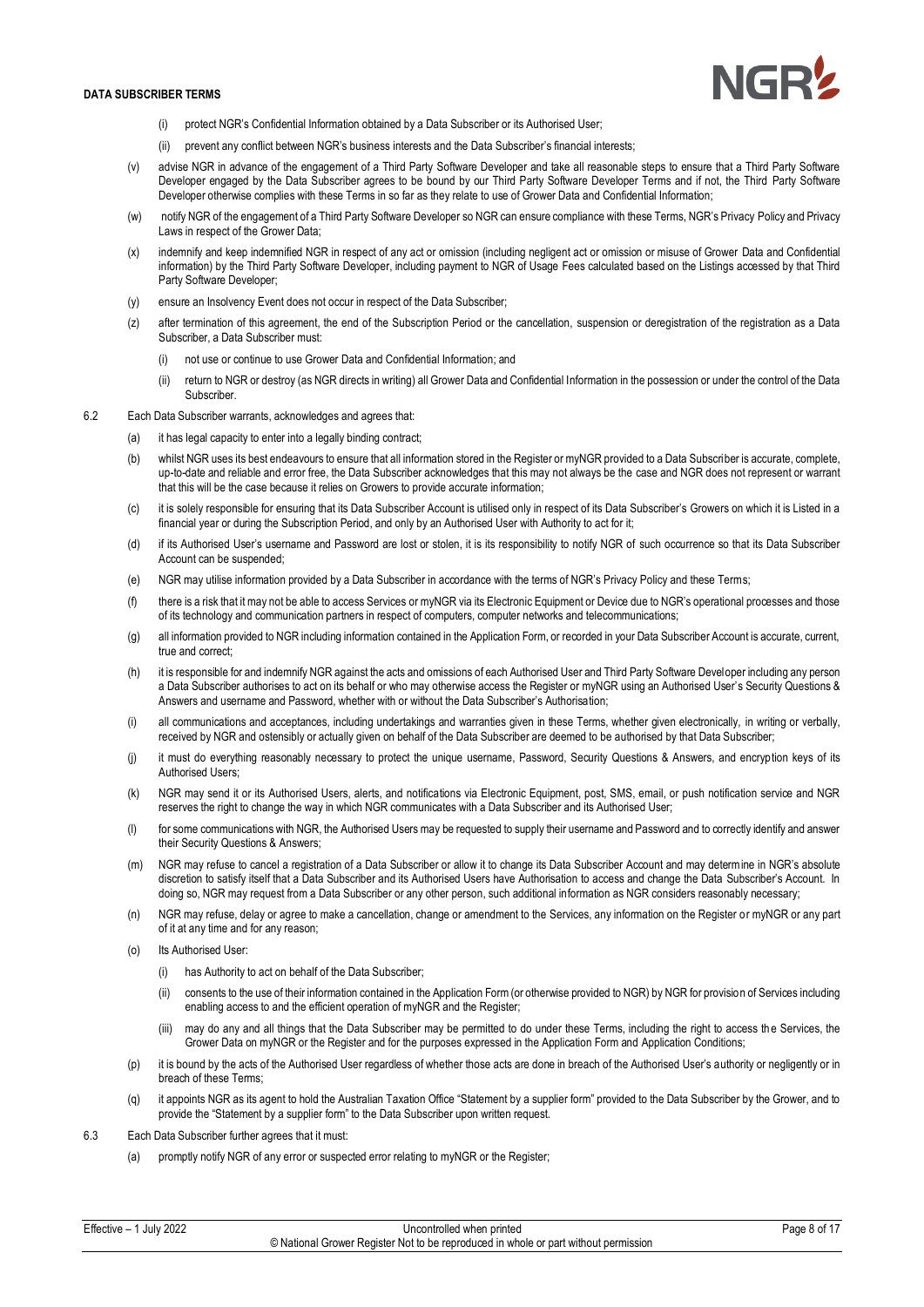

- (b) develop contingency plans to deal with any disruption, cancellation or alteration to the Services, the Register or myNGR or any part of it including its software or functionality;
- (c) take reasonable action to prevent unauthorised use of myNGR originating within its organisation or by means of the Authorised Users;
- (d) immediately notify NGR if it or one of its Authorised Users know or suspect of any unauthorised use or security breaches of myNGR;
- (e) use the Services, the Register and myNGR only in strict accordance and compliance with the policies, procedures and methods as specified by NGR from time to time:
- (f) use myNGR in a manner that does not interfere with or disrupt other network Authorised Users, services or equipment;
- (g) notify NGR of any adverse material change that may affect your business arrangements with NGR.
- 6.4 NGR has relied upon the representations, warranties and undertakings contained in these Terms in determining whether to allow a data Subscriber and its Authorised Users to register with NGR and access the Services, the Register and myNGR.
- 6.5 If a Data Subscriber is at any time acting in the capacity of trustee of any Trust ("Trust") and in that event the following will apply:
	- (a) these Terms extend to all rights of indemnity which the Data Subscriber has against the Trust;
	- (b) the Data Subscriber warrants that it has power and authority to enter into these Terms and it must not release any right of indemnity or commit any breach of trust or be a party to any other action which might prejudice a right of indemnity;
	- (c) it must notify NGR in writing of any change of the trustee of the Trust;
	- (d) it must notify us of the name and address of each director of the company trustee.

# **7. USE OF INFORMATION**

- 7.1 Each Data Subscriber and its Authorised Users authorise and consent to NGR:
	- (a) communicating with them in any way NGR sees fit including by electronic means to provide the Services and for the efficient operation of the Register and myNGR;
	- (b) releasing, providing and disseminating the Grower Data, and the Services to them, and Listings as nominated by or on behalf of the Data Subscriber;
	- (c) using the information for the purposes specified in the Privacy Policy;
	- (d) at any time granting to itself the same benefits that the Data Subscriber has agreed to grant NGR under these Terms;
	- (e) using at any time, and from time to time, the Data Subscriber's Account details for NGR's operational requirements including the provision of Services and operation of the Register and myNGR;
	- (f) disclosing the Data Subscriber's Account details to third parties as agreed by a Data Subscriber or otherwise as required by law; and
	- (g) disclosing to a Data Subscriber's Grower that the Data Subscriber is Listed on the Grower.
- 7.2 The information a Data Subscriber and its Authorised Users provide will be used by NGR for administrative and operational purposes for the operation of the Register and my NGR or as required by law.
- 7.3 NGR may utilise the Data Subscriber Account details to provide the Data Subscriber with information via email, post, SMS or other electronic means from time to time.
- 7.4 NGR may retain all documents and information stored electronically and recorded on myNGR indefinitely, however physical hard copy documents are retained by NGR for a period of seven (7) years from the date of the document or date of creation of the document on myNGR.
- 7.5 Each Data Subscriber consents to NGR securely destroying its physical documents and information that NGR receives from or on behalf of a Data Subscriber after a period of seven (7) years from the date of the document or the date of creation of the document.
- 7.6 Each Data Subscriber may, before this time, request NGR in writing to return or otherwise destroy its documents and information.

## **8. ACCURACY, COMPATIBILITY AND SUITABILITY OF INFORMATION**

- 8.1 NGR is reliant on the Grower for the accuracy or currency of the Grower Data. NGR does not represent that the Grower Data as provided to NGR is accurate or current.
- 8.2 NGR does not represent that the supply in electronic form of information will be compatible with the Data Subscriber's information systems. It is the responsibility of each Authorised User of a Data Subscriber to satisfy itself about these matters.
- 8.3 To the maximum extent permitted by law NGR gives no warranty or undertaking and makes no representation to a Data Subscriber or their Authorised Users, or their Associated Entity or Subsidiary about the suitability of, or fitness of, myNGR or the Register for the Data Subscriber or its Authorised Users, Associated Entity's or Subsidiary's purposes other than those warranties, undertakings or representations expressly set out in these Terms or which cannot be excluded by law.
- 8.4 To the maximum extent permitted by law any other representation, warranty, condition, or undertaking is excluded.

## **9. FEES**

- 9.1 A Data Subscriber must pay the Joining Fee and Administration Fee at the same time as it submits the Application Form. The Joining Fee is non-refundable regardless of whether or not the Application is successful.
- 9.2 If, after ceasing to be entitled to access myNGR (for any reason), a Data Subscriber wishes to again be entitled to access myNGR it must submit a fresh Application Form and pay to NGR the Rejoining Fee.
- 9.3 During the term of this Agreement:
	- (a) a Data Subscriber for Contact Purposes or Payment Purposes must pay to NGR an annual Listing Fee and Levy Recipient Reporting Fee, in addition to any Joining Fee or Rejoining Fee, for the access to the Grower's Core Data;
	- (b) a Data Subscriber for Subscription Purposes must pay an additional Subscription Fee for access to and use of the Subscription Data accessed and used by the Data Subscriber during the Subscription Period; and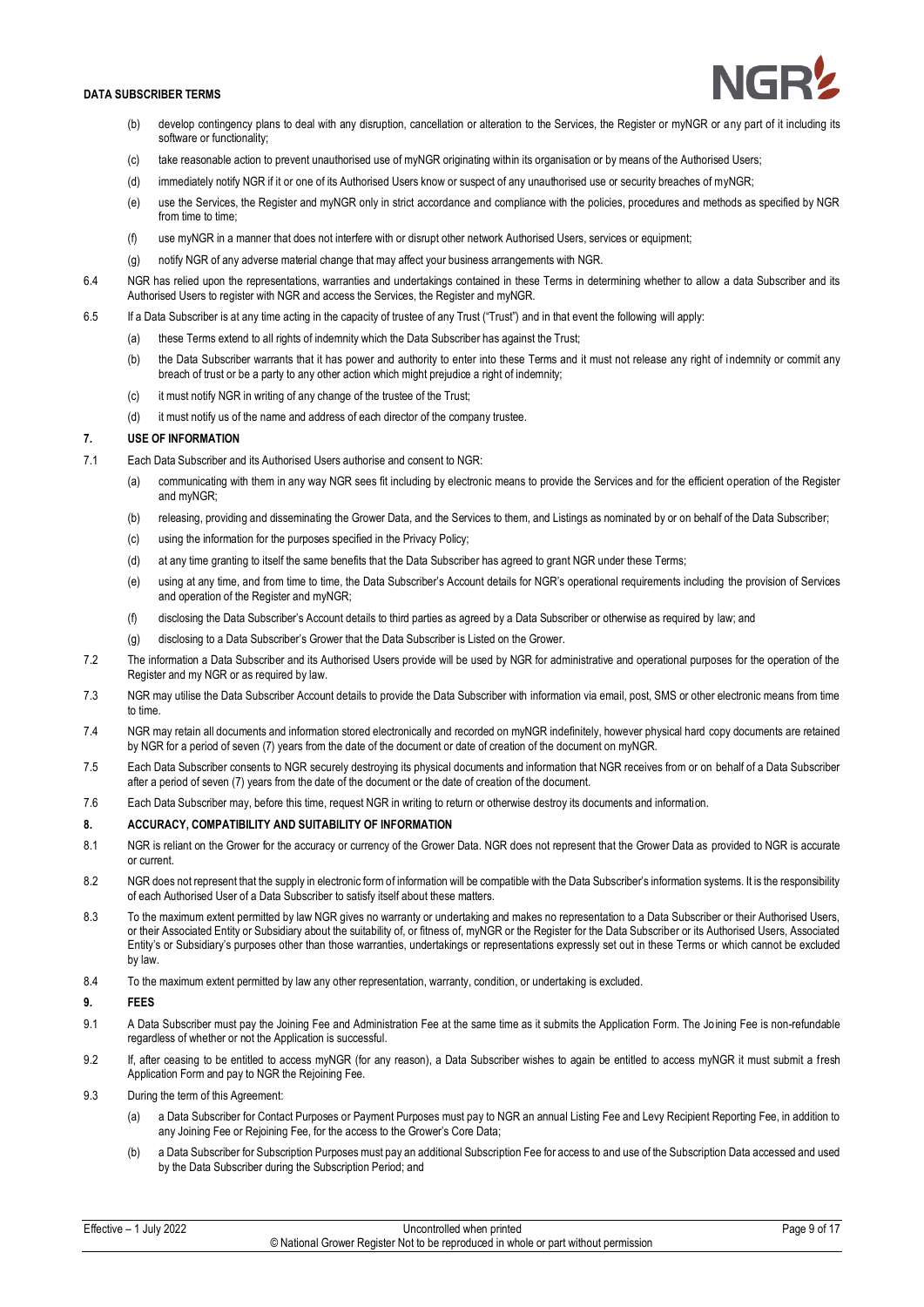

- (c) a Data Subscriber for Identification Purposes must pay to NGR an annual membership fee in addition to any Joining Fee or Rejoining Fee;
- (d) a Data Subscriber must pay an additional fee for Services provided to it by NGR and as subscribed to by the Data Subscriber on a user-pays subscription basis, in an amount determined by NGR from time to time and published in a Fees Schedule. NGR will give a Data Subscriber thirty (30) days' notice of any change in Subscription Fees and the effective date of the change in the Subscription Fees.
- 9.4 Each Data Subscriber acknowledges and agrees that the Usage Fees will be calculated based on:
	- (a) the quantity of Listings in each financial year; and
	- (b) the pricing band for that particular quantity of Listings in each financial year as set by NGR from time to time; and
	- (c) the price per quantity of Listings in each financial year per band as set by NGR from time to time.
- 9.5 NGR may change the Usage Fee applicable from 1 July each year.
- 9.6 NGR will provide to each Data Subscriber an invoice in respect of the Usage Fee showing:
	- (a) the quantity of Listings for the previous quarter;
	- (b) the pricing band applicable to its Listings; and
	- (c) the price per Listing.
- 9.7 Each Data Subscriber acknowledges that:
	- (a) It will be invoiced quarterly for the Usage Fee based on the number of Listings for the previous fiscal quarter;
	- (b) the pricing band for each Data Subscriber will be fixed based on the quantity of Listings at the commencement of each financial year regardless of whether the number of Listings vary throughout the financial year;
	- (c) the pricing band may vary from financial year to financial year; and
	- (d) NGR will notify the Data Subscriber in writing of the Usage Fee for the following financial year ending 30 June by not later than 30 May in each year.
- 9.8 Each Data Subscriber may by notice in writing to NGR elect to terminate these Terms without prejudice to either party's accrued rights and obligations under these Terms and otherwise without penalty provided such notice is served on NGR within thirty (30) days of receipt of notification of the new Usage Fee applicable from 1 July of each year.
- 9.9 If a Data Subscriber does not serve such notice in accordance with clause 9.8, it will be taken to be bound to pay the Usage Fee so notified in accordance with these Terms.
- 9.10 The Subscription Fees payable by a Data Subscriber for the Data Subscriber's access to and use of the Subscription Data and the Services subscribed to by the Data Subscriber from time to time are in accordance with NGR's current Fees Schedule which may vary from time to time including depending on the Subscription Data and Services accessed by and provided to a Data Subscriber.
- 9.11 Unless otherwise agreed, a Data Subscriber must pay all amounts due to NGR within 30 days of the date of a Tax Invoice for such amount.

#### **10. DEFAULT INTEREST**

- 10.1 A Data Subscriber must pay interest at the Interest Rate on any moneys due but unpaid under these Terms.
- 10.2 Interest will be calculated daily and be compounded monthly and accrue from the date of due payment until actual payment to NGR.

#### **11. GST – RECIPIENT CREATED TAX INVOICES**

- 11.1 This clause applies if a Data Subscriber has applied for and been granted authority to access myNGR as a Data Subscriber for Payment Purposes and will be receiving the data field 'RCTI Permission' from NGR.
- 11.2 Each Data Subscriber:
	- (a) confirms that it is a registered entity for the purposes of the GST Law;
	- (b) agrees to advise the Grower through NGR if it ceases to be registered under the GST law;
	- (c) agrees to issue the Grower with an RCTI in accordance with the GST law within twenty-eight (28) days of the delivery of agricultural product by the Grower to the Data Subscriber or within twenty-eight (28) days of the determination of the value of that supply, whichever is the later;
	- (d) agrees not to issue an RCTI if any of the RCTI determination requirements are not met;
	- (e) agrees to provide the following statement on all RCTIs for Growers "this is a reminder that a Data Subscriber agrees to allow NGR to issue RCTIs when a Data Subscriber registered as a Grower with NGR and accepted the Grower and Authorised User Terms."
	- (f) appoints NGR as its agent to procure a "RC written RCTI agreement" for the purposes of the GST law and any GST ruling.
- 11.3 Where the Grower provides NGR with an Australian Business Number, NGR agrees to provide the Data Subscriber with the Grower's Australian Business Number where that Grower supplies Agricultural Product to the Data Subscriber.
- 11.4 The parties expressly acknowledge and agree to read this clause with any other agreement entered into between them, as the Data Subscriber's agent and any Grower.

# **12. LIMITATION OF LIABILITY, INDEMNITY AND INSURANCE**

- 12.1 Subject to the other provisions of these Terms, NGR indemnifies a Data Subscriber from and against amounts a Data Subscriber is legally liable to pay others (and only to the extent that liability arises independent of this agreement or indemnity) arising directly out of:
	- (a) NGR's wrongful or negligent act or omission; or
	- (b) a breach by NGR of the terms or warranties contained in these Terms.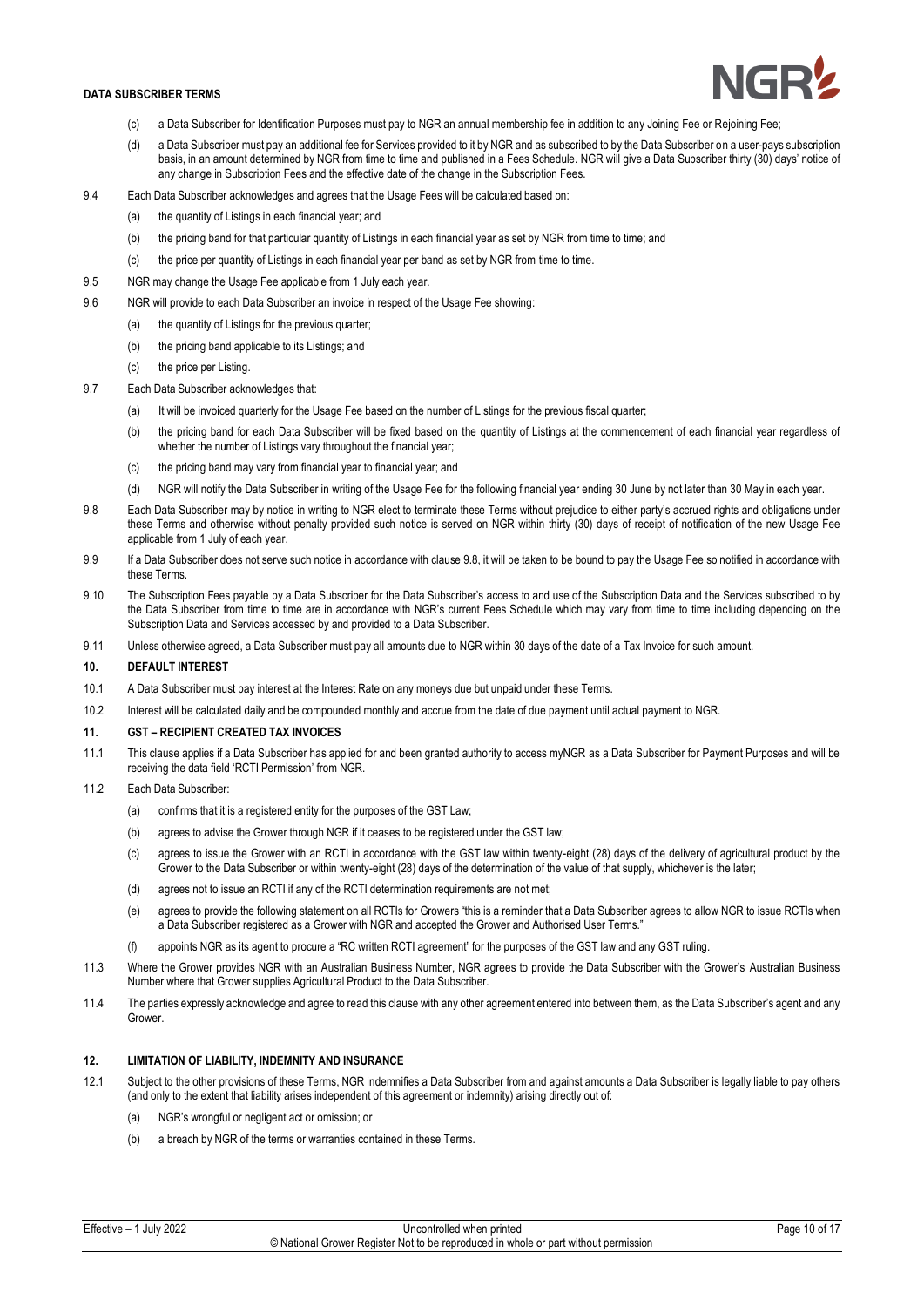- 12.2 Subject to the other provisions of these Terms, a Data Subscriber and where applicable its Associated Entity and Subsidiary indemnify NGR and the Supplier from and against all Claims and Liabilities sustained by NGR or the Supplier arising out of a breach by a Data Subscriber, or its Authorised Users, its Associated Entity or Subsidiary, of these Terms or Privacy Policy.
- 12.3 Each Data Subscriber agrees that neither NGR nor the Supplier is liable to a Data Subscriber for any indirect, special, economic or consequential loss or damage or loss of revenue, potential profits, profits, goodwill, bargain or opportunities incurred or suffered by a Data Subscriber whether caused by a breach of these Terms, negligence or otherwise, and whether a Data Subscriber is aware or should have been aware of the possibility of such loss or damage.
- 12.4 Each Data Subscriber acknowledges and agrees that NGR's liability and the Supplier's liability is limited to the higher of the following amounts:
	- (a) in the case of services supplied or offered by NGR or the Supplier, the supply of the services again, or the payment of the cost of having the services supplied again; and
	- (b) in the case of goods supplied or offered by NGR or the Supplier, the replacement of the goods or the supply of equivalent goods, the repair of such goods, the payment of the cost of replacing the goods or acquiring the equivalent goods, or the payment of the cost of having the goods repaired.
- 12.5 Each Data Subscriber agrees that under no circumstances (including but not limited to any act or omission by NGR or negligence on NGR's part), will NGR or the Supplier be liable to a Data Subscriber in relation to the misuse of the Register, myNGR or a Data Subscriber's information by any third party whether directly or indirectly, including as a result of or directly or indirectly relating to a cyber event or cyber-attack.
- 12.6 Each Data Subscriber assumes the entire risk for any use made of myNGR and the Register and shall indemnify NGR and the Supplier in relation to a Data Subscriber's use of myNGR and the Register.
- 12.7 To the maximum extent permitted by law, neither NGR nor the Supplier give any warranty or undertaking and make no representation to a Data Subscriber about the suitability of, or fitness for use of, myNGR or the Register including whether myNGR or the Register may be suitable for a Data Subscriber's purposes, other than those warranties, undertakings and representations expressly set out in these Terms.
- 12.8 Any other warranty, representation or condition or undertaking is excluded.
- 12.9 Each Data Subscriber acknowledges and agrees that:
	- (a) myNGR and the Register is provided on a "as is, as available" basis only;
	- (b) neither NGR nor the Supplier can guarantee that the Data recorded on either myNGR or the Register is correct, accurate, up to date, complete, reliable or not subject to errors or malfunctions of any kind, as it is reliant on information and Data provided by third persons.
- 12.10 Each Data Subscriber agrees to indemnify NGR and the Supplier against any Claims or Liabilities arising out of a Data Subscriber's, Authorised User's and its Third Party Software Developer's use (including unauthorised use of or access to Confidential Information, the Register or myNGR, or the lawful exercise of NGR's rights pursuant to these Terms.
- 12.11 Each Data Subscriber agrees to indemnify NGR and the Supplier from and against all Claims and Liabilities suffered or incurred by either NGR or the Supplier or a Grower or Authorised User if the information a Data Subscriber or a Data Subscriber's Authorised Users provide to NGR or the Supplier is not accurate or NGR or the Supplier have been provided with inaccurate information by a Data Subscriber or someone else on a Data Subscriber's behalf.
- 12.12 NGR or the Supplier will provide upon request a certificate of currency evidencing that NGR carries professional indemnity insurance of at least \$5,000,000.00 covering negligence on NGR's part.
- 12.13 Nothing in this clause obliges NGR or the Supplier to commence proceedings or take action against a Grower or Authorised User whether in NGR's own right or on a Data Subscriber's behalf in respect of a breach of warranty by a Grower or Authorised User.

## **13.**

- 13.1 NGR may terminate this agreement on thirty (30) days' notice in writing to a Data Subscriber including for the reasons set out in clause 2.9.
- 13.2 Each Data Subscriber may terminate this agreement on thirty (30) days' notice in writing to NGR.
- 13.3 Upon termination of this agreement, the registration of a Data Subscriber is cancelled and that Data Subscriber must cease all use of the Register, myNGR, the Subscription Data and must return to NGR or destroy (as NGR directs in writing) all Confidential Information in the possession or under the control of the Data Subscriber.
- 13.4 Any representations, warranties, undertakings, disclaimers, releases or indemnities capable of surviving termination or which apply upon termination will survive termination of this agreement and be able to be enforced.

## **14. GENERAL**

## 14.1 **Governing Law**

These Terms are governed by the law in force in Queensland.

A Data Subscriber submits to the non-exclusive jurisdiction of the Courts exercising jurisdiction in Queensland, and any Court that may hear appeals from any of those Courts, for any proceedings in connection with these Standard Terms and Conditions, and waives any right a Data Subscriber might have to claim that those Courts are an inconvenient forum.

## 14.2 **Costs**

A Data Subscriber will bear its own expenses incurred in connection with:

- (a) the transactions that these Terms contemplate; and
- (b) any amendment to, or any consent, approval, waiver, release or discharge of or under, these Terms.

#### 14.3 **Good Faith**

A Data Subscriber must do anything (including execute any Deed), and must ensure that its employees and agents do anything (including execute any Deed), that may reasonably be required to give full effect to these Terms.

# 14.4 **Waiver**

A right may be waived if in writing signed by the parties, and: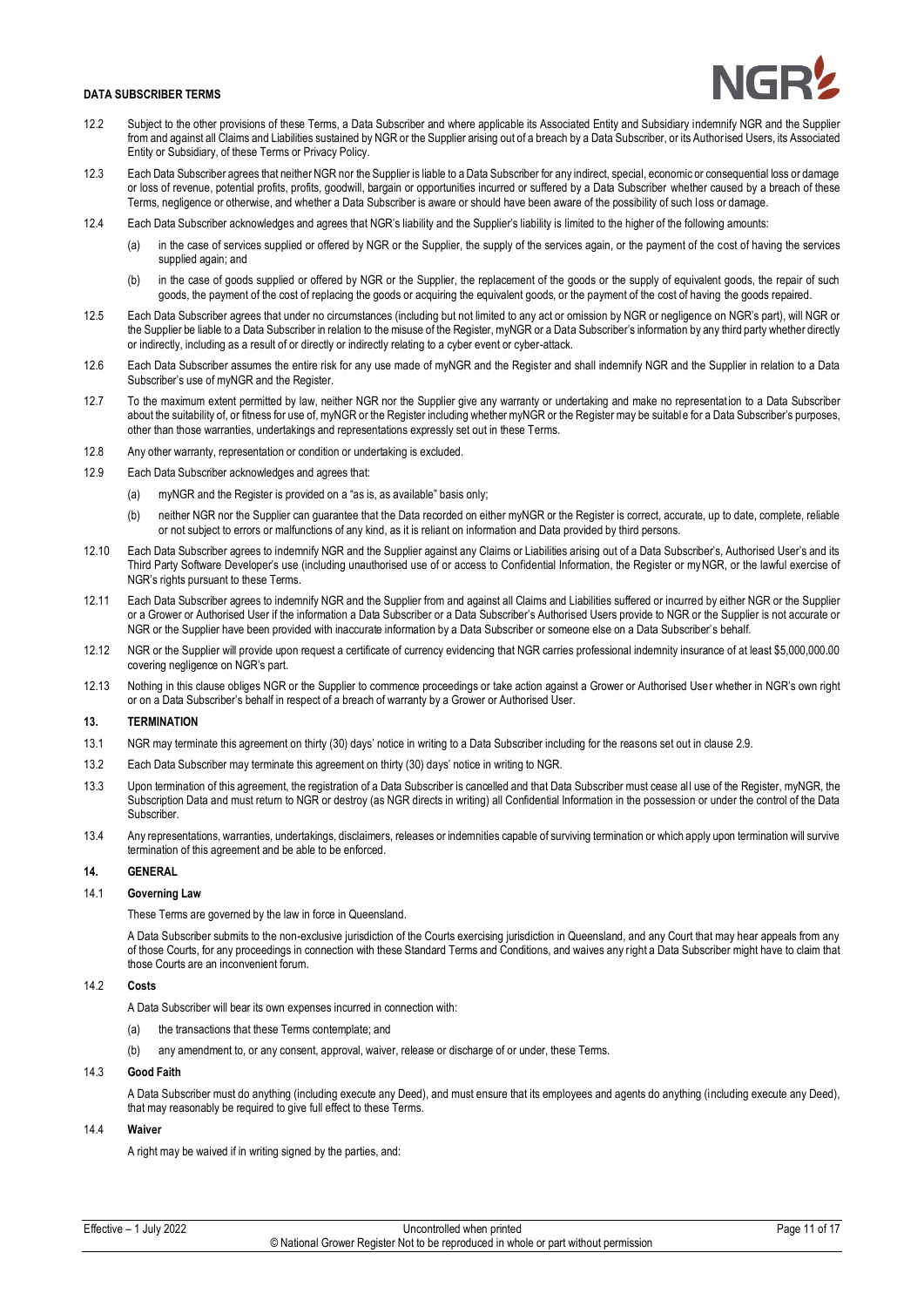

- (a) no other conduct of the party (including a failure to exercise, or delay in exercising, the right) operates as a waiver of the right or otherwise prevents the exercise of the right:
- (b) a waiver of a right on one or more occasions does not operate as a waiver of that right if it arises again; and
- (c) the exercise of a right does not prevent any further exercise of that right or of any other right.

## 14.5 **Entire Understanding**

These Terms contain the entire agreement between the parties about its subject matter. A Data Subscriber acknowledges that, except as is expressly stated in these Terms, a Data Subscriber has not relied on any representation, warranty, promise or undertaking of any kind by any person on NGR's behalf.

Any right that a party may have under these Terms is in addition to, and does not replace or limit, any other right that the party may have at law or in equity. Nothing in these Terms shall be deemed to be, or shall operate as, a waiver of any of our or the Operator's rights that may h ave accrued or which may exist prior to the commencement of these Terms.

Any provision of these Terms which is unenforceable or partly unenforceable is, where possible, to be severed to the extent necessary to make these Terms enforceable, unless this would materially change the intended effect of these Terms.

# 14.6 **Consent**

Where these Terms contemplate that a party may agree or consent to something (however it is described), the party may:

- (a) agree or consent, or not agree or consent, in its absolute discretion; or
- (b) agree or consent subject to conditions, unless these Terms expressly contemplate otherwise.

## 14.7 **Set Off**

A Data Subscriber may not set off any amount that is or may become owing to a Data Subscriber against any amount it owes NGR under these Terms.

# 14.8 **No Merger**

Nothing in these Terms merges with any other judgment or other right or remedy that a party may hold at any time. Upon termination the antecedent rights of the party remain enforceable and will not merge on termination.

#### 14.9 **Statutes**

Any legislation that adversely affects an obligation of a party, or the exercise by a party of a right or remedy, under or relating to these Terms is excluded to the full extent permitted by law.

# 14.10 **Inconsistency**

If these Terms are inconsistent with any other document or agreement between the parties, these Terms prevail to the extent of the inconsistency.

#### 14.11 **Change of Law**

In the event that a change of law makes the performance by a party under these Terms unlawful, the parties agree to use their best endeavours to re-negotiate the terms of these Terms. If they cannot agree within sixty (60) days of the commencement of the relevant legislation, either party may terminate these Terms without prejudice to each party's accrued rights but otherwise without penalty.

## 14.12 **Force-Majeure**

A party will not be liable for any delay in or failure of performance caused by Force Majeure (except that delay in payment of money under these Terms is never excused by Force Majeure). In the event of a Force Majeure that causes delay in performance by more than sixty (60) days, either party may terminate these Terms without prejudice to each party's accrued rights but otherwise without penalty.

## 14.13 **Power of Attorney**

If a Data Subscriber acts on behalf of a party under a Power of Attorney, the Data Subscriber declares and warrants that the Data Subscriber:

- (a) has proper authority by that Power of Attorney to perform its obligations under these Terms;
- (b) has not received notice of Revocation of Power of Attorney;
- (c) are not aware of any fact or circumstance that might affect its authority to act as attorney under that Power of Attorney; and
- (d) will provide to NGR a certified copy of the Power of Attorney upon request.

#### 14.14 **Assignment and Delegation**

- (a) A Data Subscriber may not assign or delegate any of its rights or obligations under these Terms without NGR's written consent;
- (b) Any purported assignment and delegation in the absence of such consent shall be ineffective;
- (c) NGR may assign or delegate all of our rights and obligations under these Terms, fully or partially, by notice in writing to you;
- (d) NGR may also disclose the Grower Details and Authorised User Contact Details to a third party as part of a sale or transfer of the assets (or part of them) of ours or an Operator, or division of them, or as a result of a change in control of NGR or one of our Associated Entities or in the preparation for any of these events.
- (e) Any other party to which NGR or an Operator transfers or sells assets (or part of them) will have the right to continue to use the Grower Details and Authorised User Contact Details for operational requirements including the operation of the Register and myNGR.

# **15. DEFINITIONS**

In these Terms, unless the context otherwise requires:

**Access Level** means the level of authority permitted by NGR to a Data Subscriber on myNGR which may be as a Data Subscriber for Payment Purposes, a Data Subscriber for Contact Purposes, a Data Subscriber for Identification/Listing Purposes, or a Data Subscriber for Subscription Purposes.

**Access Method** means the method we make available to allow access to the Register, myNGR and my eDOCS.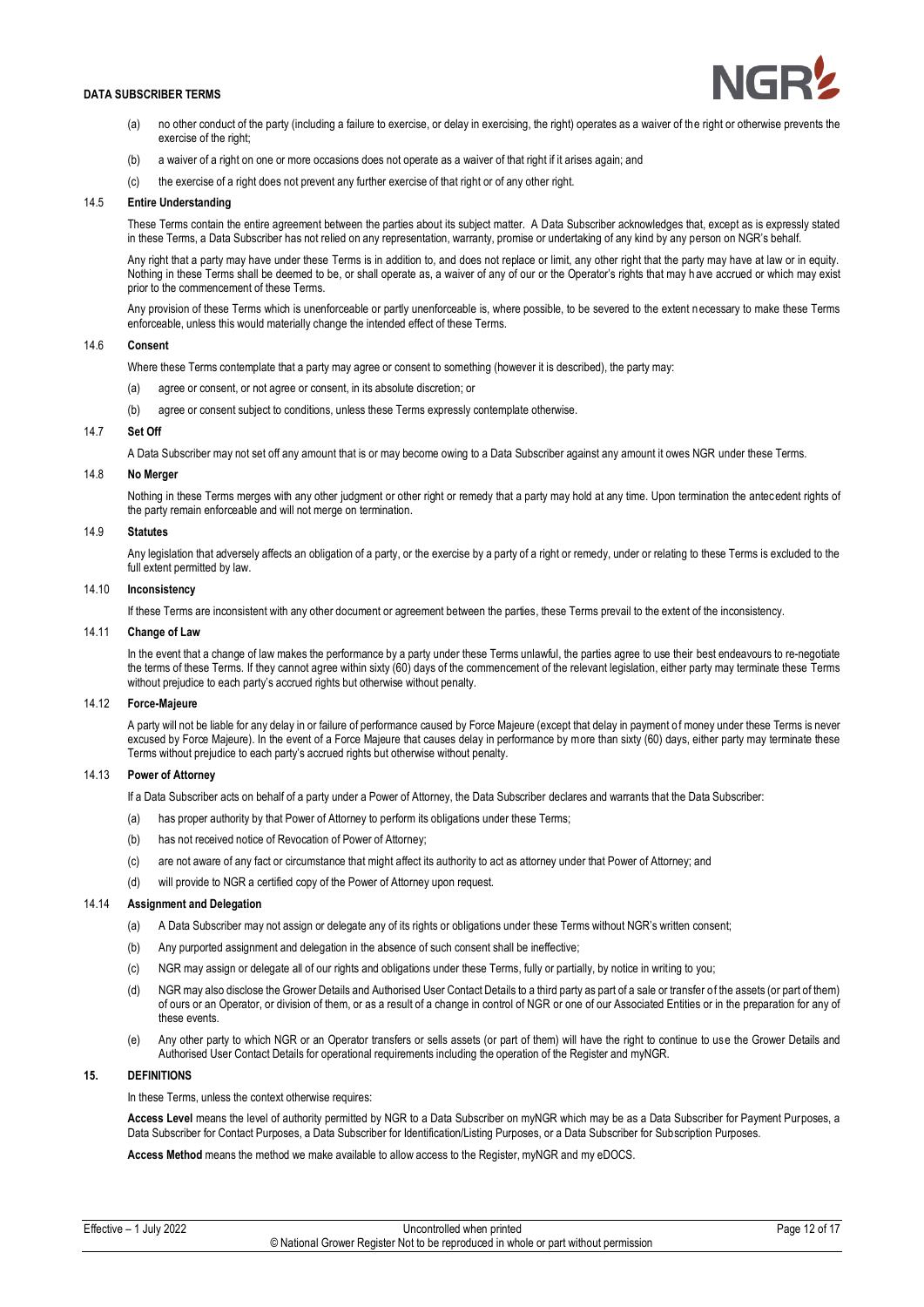

Agricultural Product means products or Commodities derived from viticulture, horticulture, pasturage, apiculture, poultry farming and dairy farming or other operations connected with the cultivation of the soil, the gathering in of crops and the rearing of livestock.

**AML/CTF Law** means the Anti-Money Laundering and Counter-Terrorism Financing Act and any regulations made pursuant to that Act as amended from time to time.

**Applicant** means a person who completes and submits to NGR an Application Form.

**Application Conditions** means the terms and conditions stated in the Application Form.

**Application Form** means the application form completed by a person to become a Data Subscriber consisting of an application form to which the Application Conditions, these Terms and our Privacy Policy apply.

**Approved Dealing** means a Primary Production related transaction between a Payee and a Data Subscriber.

**Associated Entities** has the same meaning as that term is defined in the Corporations Act 2001.

**Authorised User** means a person who acts on behalf of a Data Subscriber and who the Data Subscriber lists as having Authority to act for it on its Application Form or otherwise in writing.

**Authorised User Account** means the Authorised User Contact Details, date of birth, Security Questions & Answers, username and Password.

**Authorised User Contact Details** means the name, address (postal, residential and business address), telephone number (including mobile telephone number), facsimile number, email address and preferred method of communication of an Authorised User of a Data Subscriber.

**Authority or Authorisation or Authorised** means an authorisation, consent, right, certificate, licence, permit or declaration whether in writing or otherwise.

**Business Day** means a day which is not a Saturday, Sunday or public holiday in Toowoomba, Queensland.

**Buyer** means a person who purchases Commodity from a Grower.

**Claim** means, in relation to a person, any action, allegation, claim, demand, judgment, Liability, proceeding, remedy, right of action or right of set-off made against the person concerned however it arises whether:

- (a) it is present, unascertained, immediate, future or contingent;
- (b) it is based in contract, tort, statute or otherwise; or
- (c) it involves a third party or a party to this contract.

**Commodity** includes Grain, Agricultural Product or other article of trade or commerce.

**Confidential Information** means all information whether stored or accessible only by electronic means or held in hard copy relating to the Register, myNGR (including my eDOCS) or NGR including the processes, equipment, techniques, Data Subscribers, Authorised Users and their Contact Details, Agreements, Grower Accounts, Authorised User Contact Details and arrangements and agreements with third parties, client information, Grower formulae, concepts or designs, trade secrets, computer programs, software and computer applications, works, inventions, discoveries, facts or data relating to the Register, myNGR or NGR, and including any information which the Data Subscriber or Authorised User becomes aware of by observation, deduction, reasoning, inspection and overhearing.

**Core Data** means the Grower Details and Authorised User Contact Details and may include certain Subscription Data as and when required to enable NGR to provide the Services.

Data means such of the Core Data, Subscription Data or a combination of certain data fields of either Core Data or Subscription Data, and any other information which may be provided by NGR to a Data Subscriber or its Authorised User as part of NGR's Services and only in accordance with these Terms, the Grower & User Terms and the Privacy Policy.

#### **Data Subscriber** means:

- (a) a person that holds from time to time a current Password to access certain Data on the Register and whose authority to access the Register has not subsequently been cancelled, suspended or whose access to the Register has not been denied for any reason;
- (b) our shareholders and their Associated Entities (including their successors and assigns); and
- (c) includes a Buyer or End User of a Data Subscriber's Growers.

**Data Subscriber Account** means in respect of each Data Subscriber:

- (a) the name, Australian Business Number, address (including postal address), telephone number, website and allowed domain names of the Data Subscriber;
- (b) the Access Level of the Data Subscriber:
- (c) the Authorised User Contact Details (under the allowed domain name), role, job title and department of the Authorised Users of the Data Subscriber, but excluding the Security Questions & Answers, username and Password of an Authorised User;
- (d) the Grower Registration Number, name and date listed of each Listing of the Data Subscriber;
- (e) the Downloads of the Data Subscriber;
- (f) the preferred method of communication and any available electronic contact details for all Authorised Users of that Data Subscriber,
- and any other information that NGR may collect from a Data Subscriber and provide to a Data Subscriber or their Authorised Users from time to time.

**Data Subscriber for Contact Purposes** means a Data Subscriber entitled to access only restricted data and who requires access to data on the NGR for the sole purpose of:

- (g) customer or member identification;
- (h) such other purpose as may be agreed in writing by the Data Subscriber's Growers, customers or clients and the Supplier.

**Data Subscriber for Identification Purposes** means a Data Subscriber who adopts the unique Grower Registration Number as an identifier for the Data Subscriber's Growers, customers and clients.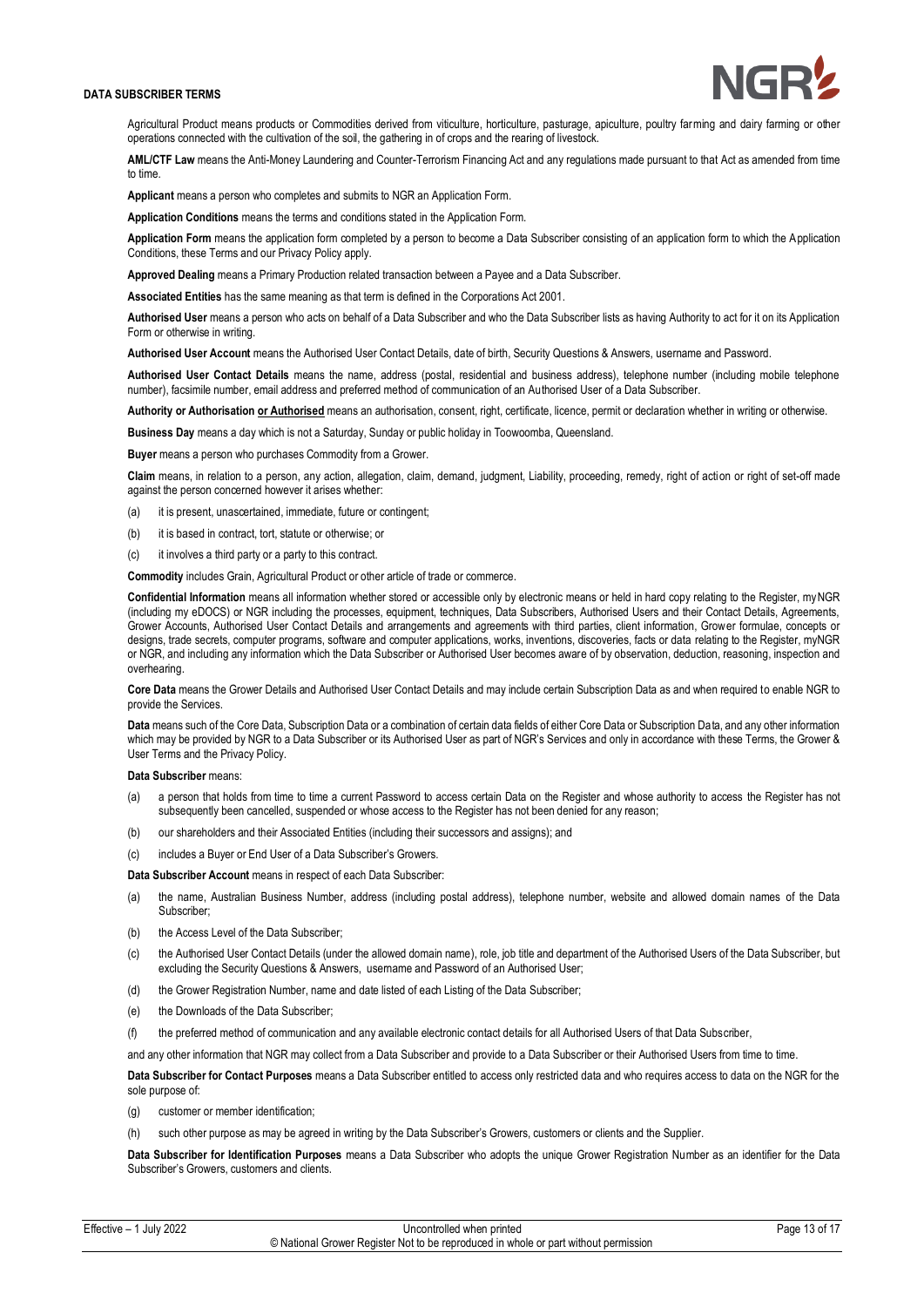

**Data Subscriber for Payment Purposes** means a Data Subscriber who:

- (a) identifies themselves as a Trader or person who requires access to all of the Grower's Core on myNGR pursuant to these Terms; and
- (b) can satisfy us, in our absolute discretion, that the Data Subscriber is a genuine Commodity Trader as that term is used in these Terms; and;
- (c) may require access to Subscription Data of a Data Subscriber's Grower, during a Subscription Period or in respect of a service offering by NGR.

**Data Subscriber for Subscription Purposes** means a Data Subscriber entitled to access Subscription Data.

**Data Subscriber Registration Process** means the process utilised by a Data Subscriber to register as a Data Subscriber on myNGR as prescribed by NGR from time to time.

**Data Subscriber's Growers** means Growers on whom a Data Subscriber is Listed on the Register and whom the Data Subscriber can demonstrate to our reasonable satisfaction have either:

- (a) delivered Agricultural Product to the Data Subscriber, or sold or contracted to sell Agricultural Product to the Data Subscriber; or
- (b) purchased or contracted to purchase Agricultural Product from the Data Subscriber; or
- (c) been provided with a Grower Registration Number by the Grower.

**Device** means a physical device used with Electronic Equipment to access a Data Subscriber Account.

**Downloads for a Data Subscriber Account** means in the respect of the Data Subscriber's Growers Data specific to the Data Subscriber provided in various file types.

**Document Verification Service (DVS)** means the system (including all associated services, infrastructure, applications, facilities, functionality, data, information and material, whether belonging to or operated by the DVS Manager or a third party) established by the DVS Manager to provide Information Match Results (but does not include any Gateway Service).

**DVS Manager** means the Commonwealth of Australia acting and represented by the Department of Home Affairs, and includes each Official Record Holder.

**Electronic Equipment** includes a computer, tablet, electronic device, telephone and mobile phone.

**End User** means a consumer or purchaser of a Commodity purchased from a Data Subscriber and who is nominated or approved by the Grower.

**Fees** means the Usage Fees, Subscription Fees, Joining Fee, Re-Joining Fee, Administration Fee and fee for Services or any one or more of them as the context requires and as may apply from time to time.

**Fees Schedule** means the schedule of fees published by NGR applicable to Subscription Data or other Services supplied by NGR under this Agreement.

Force Majeure means an act of God, fire, lightning, explosion, flood, subsidence, insurrection, civil disorder, expropriation, government or quasi government restraint, delay in obtaining government or quasi government approvals, industrial disputes and any other cause, whether simi lar or not, outside the affected party's control.

**Grain** includes all dry bulk commodities including, without limitation, grain, minerals, woodchips, fertiliser and chemicals, fodder, hay and other derivatives.

#### **Grower** means:

- (a) an individual producer of Grain, Agricultural Product or other Commodity;
- (b) a Partnership or other entity associated for the purpose of producing and selling Grain or other Agricultural Product or other Commodity;
- (c) a Trader of Agricultural Product which delivers Agricultural Product to a bulk handling facility or which purchases or sells warehoused Agricultural Product;
- (d) any Primary Producer involved in Primary Production;
- (e) any other person or has authority to act for a Grower or who is validly associated with a Grower or a Grower's Account.

Grower Account means the Grower's Details, the Authorised Users of a Grower, the Authorised User's Contacts Details, Listings and Subscription Data for a Grower, but does not include each Authorised User's username and Password.

**Grower Data** means the Core Data and if subscribed to by a Data Subscriber the Subscription Data of a Grower.

**Grower Details** means in respect of each Grower:

- (a) the names of the persons or trading entities that are Payees in respect of the Grower Account;
- (b) the Primary User's Contact Details and the User's Contact Details for Users in respect of that Grower Account;
- (c) the address, GPS coordinates and location by State and, in the case of South Australian properties, (hundred), of the main grain or Agricultural Product producing property contributing grain or Agricultural Product to be sold using the NGR Card;
- (d) the percentage split of payments to go to each of the Payees;
- (e) the preferred method of payment (cheque or direct credit);
- (f) the bank BSB, account number and account name of each of the Payees;
- (g) the Australian Business Number of the business or trading entity (if provided);
- (h) the GST status of the Payees,

and any other information that NGR may collect from a Payee or Grower and provide to a Data Subscriber or their Authorised Users from time to time.

**Grower Registration Number** means a form of identification issued by NGR to a Grower Account carrying a unique Register identification number.

**GST** has the same meaning as in the GST Law.

**GST Law** means A New Tax System (Goods and Services Tax) Act 1999, A New Tax Act System (Goods and Services Administration) Act 1999 and any regulations made pursuant to those Acts as amended from time to time.

**Inactive Account** means a Grower Account that has had no Listings recorded for 5 consecutive years or has been identified by the Grower as no longer required, or has incorrect taxation details or Authorised User Contact Details.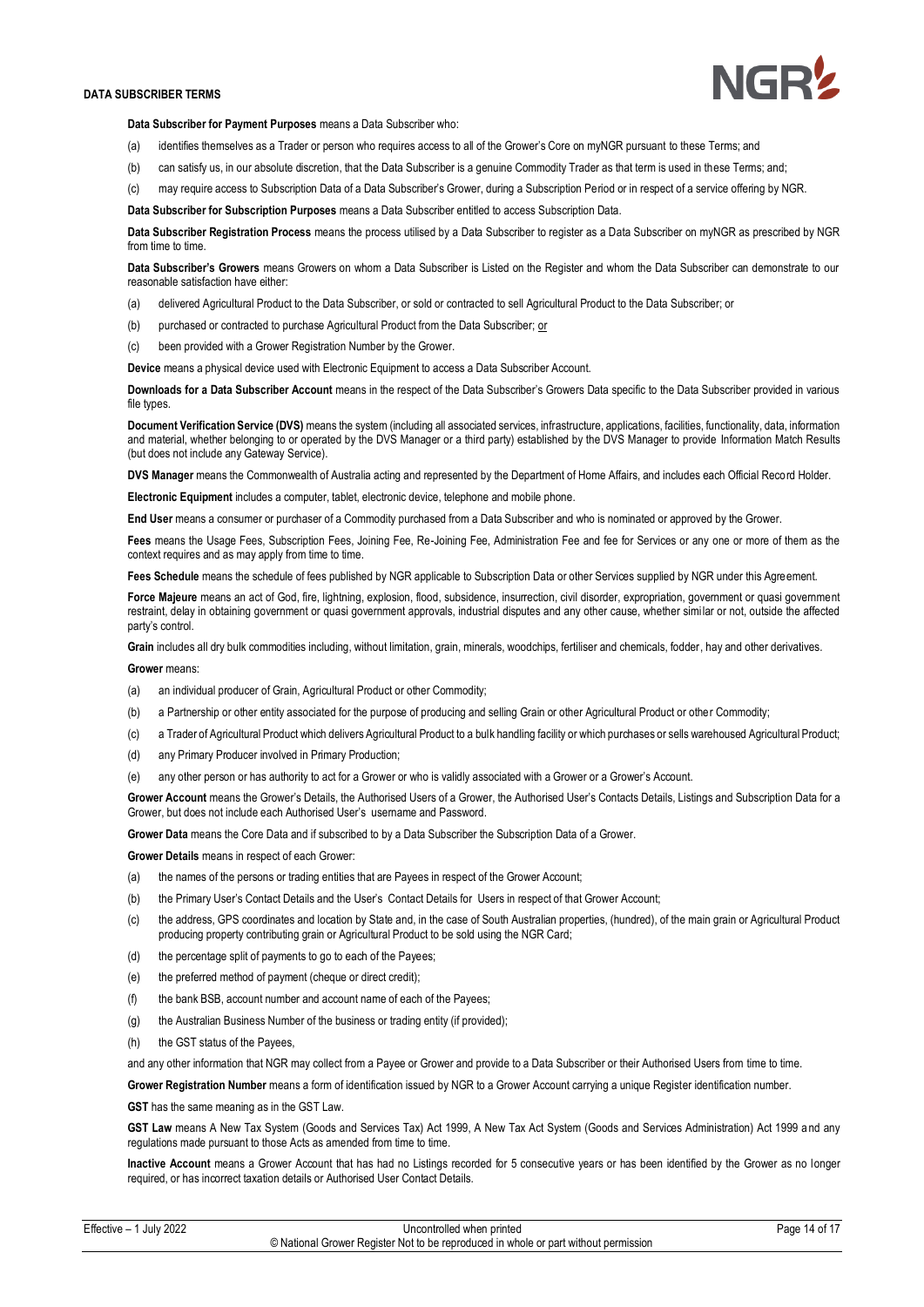

**Information Match Request** means an electronic request to the DVS by us or our agent (required to be submitted in a structured electronic format advised by the DVS Manager) to be provided with an Information Match Result in relation the details of relevant information in a supported document.

**Information Match Result** means, in respect to an Information Match Request, an electronic response indicating that the information provided in the request either matches or does not match the relevant Official Record Data, or that assistant error has been encountered in trying to process that request.

**Insolvency Event** means in relation to a Data Subscriber any one or more of the following events or circumstances:

- (a) being in liquidation or provisional liquidation or under administration;
- (b) having a controller or similar person appointed to any of its property or to it;
- (c) becoming an insolvent under administration as defined in the Corporations Act 2001; or
- (d) entering into a formal compromise or arrangement with, or assignment for the benefit of, any of its members or creditors.

**Intellectual Property Rights** means all intellectual property rights throughout the world, whether registered, unregistered or unregistrable, in and relating to the Register, myNGR and NGR including all names, copyright, patents, trademarks, service marks, trade names, designs, confidential information, trade secrets, know how, data and databases, circuit layout rights, systems, domain names, email addresses, post office box numbers, telephone numbers and facsimile numbers of NGR or myNGR.

Interest Rate means a rate of interest per annum which is 3 percentage points higher than our Financial Institution's corporate overdraft rate as may apply from time to time.

**Joining Fee** means the joining fee set by NGR from time to time and payable by a Data Subscriber at the same time as a Data Subscriber submits the Application Form.

**KYC Information** has the same meaning ascribed to that term under the AML/CTF.

**Levy Recipient Reporting Fee** means the fee set by NGR from time to time payable by a Data Subscriber who is a Levy Recipient and available on request.

**Liability** means a debt, liability or Obligation, whether:

- (a) actual, contingent or prospective;
- (b) present or future;
- (c) qualified or unqualified; or
- (d) incurred jointly or severally with any other person.

**Listing Fee** means the fee set by NGR from time to time payable by a Data Subscriber and available on request.

**Listings** mean all Data Subscriber links to a Grower within myNGR or the Register including changes to those Listings. A Listing is linked to a Data Subscriber if the Data Subscriber has nominated a Grower as a Data Subscriber's Grower. A Data Subscriber is Listed on or against a Grower if the Data Subscriber has nominated a Grower as a Data Subscriber's Grower and the Data Subscriber link to the Grower within myNGR or the Register is current.

**myNGR** means the internet based software application established by NGR for use by you, located at www.ngr.com.au and which contains the Grower Data and the Data Subscriber Account and which forms part of the Register.

**NGR** means National Grower Register Pty Ltd.

**NGR Card** means the delivery card issued by NGR to a Grower or Trader carrying a unique Grower Registration Number.

**NGR Card Information** means the location, card face, Grower Registration Number, Payee or Payees attached to that NGR Card and the percentage split between the Payees attached to that NGR Card (if there are more than one).

**Obligation** means any obligation, commitment, liability, covenant, undertaking or duty whether arising by operation of law, in equity or by statute and whether expressed or implied.

**Official Record Holder** means, in respect of each Supported Document, the entity against whose Official Record Data the information submitted in an Information Match Request is matched (or attempted to be matched) via the DVS.

**Operator** means any person or entity NGR appoint in writing from time to time to operate the Register and myNGR.

Partnership has the same meaning ascribed to that term by Section 5 of the Partnership Act (1891) (Qld).

Password means the password an Authorised User nominates, in accordance with our requirements for the nomination of passwords, for use with a Data Subscriber Account when an Authorised User seeks access to a Data Subscriber's Account on myNGR, or when making telephone enquiries with NGR which NGR tell a Data Subscriber can only be made with a valid password.

Payee in respect of an NGR Card or Grower Registration Number means a person that is registered by a User on myNGR as having a financial interest in any Agricultural Product delivered or sold under an Approved Dealing in respect of that NGR Card or Grower Registration Number and who may be:

- (a) an individual producer of Grain, Agricultural Product or other Commodity;
- (b) a partnership or other entity associated for the purpose of producing and selling Grain or other Agricultural Product or other Commodity;
- (c) a Trader of Grain which delivers Grain or other Agricultural Product or Commodity to a bulk handling facility or which purchases warehoused Grain or other Agricultural Product or Commodity;
- (d) any Primary Producer involved in Primary Production; and
- (e) any other person or has authority to act for a Grower or who is validly associated with a Grower or a Grower's Account.

**Payee Identification Number** means a form of identification issued by NGR to a Payee carrying a unique identification number for that Payee on myNGR and the Register.

Payment Details means those parts of the Grower Account that relate to a Grower's bank account and tax status.

**Primary Identification** Documents means:

• Passport – Australian (can either be current or expired within the last 2 years but must not be cancelled, defaced or mutilated);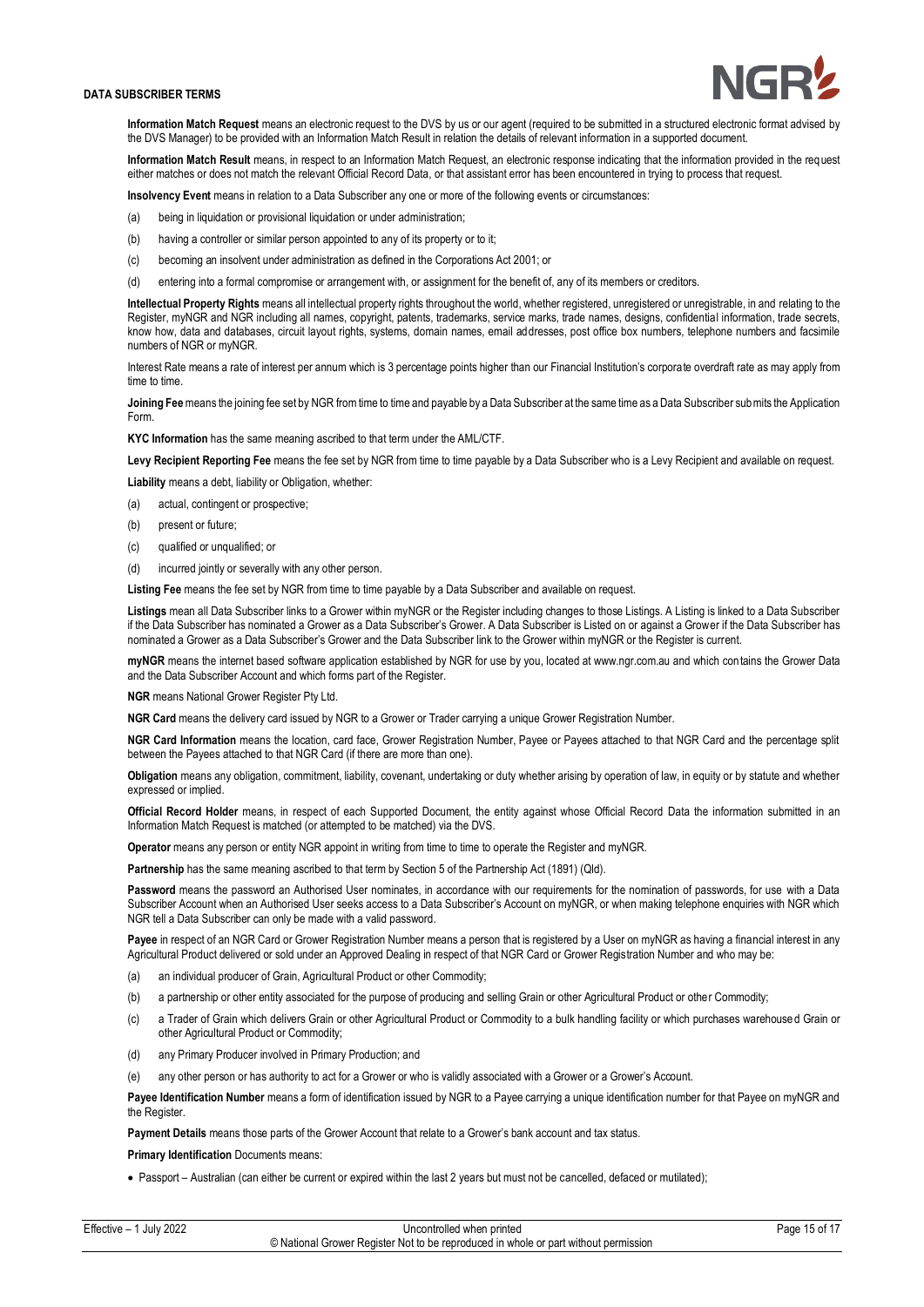

- Full Australian birth certificate (or extract) (issued by State/Territory Registry of Births, Deaths and Marriages);
- Australian Licence\* can either be a driver's licence, learner's permit, boat licence or taxi licence;
- Citizenship certificate Australian;
- 18+ Proof of age card issued by a State or Territory (includes NSW RTA Photo card)\*.
- \* must contain photograph and signature and date of birth

**Primary Payee** means the Payee chosen by the Users of a Partnership or Sharefarming arrangement in accordance with the Required Approvals or the Partnership or Sharefarming arrangement.

Primary Producer means a person, including a Grower, engaged in Primary Production.

### Primary Production means the:

- (a) growing, producing or extracting of natural resources, Agricultural Products or other Commodity;
- (b) the supply, sale and delivery of natural resources, Agricultural Products or other Commodity.

**Primary User** means a registered User of a Payee who has been nominated as having Authorisation to act for the Grower (including in a Partnership or Sharefarming arrangement), whose Contact Details will be disseminated by us to a Data Subscriber who has a Listing against the NGR Card of the Grower for whom the Primary User is Authorised to act.

**Primary User's Contact Details** means the Primary User's name, address, (including postal and residential or business address) and telephone number (including mobile telephone number), email address and preferred method of communication of the Primary User.

**Privacy Laws** means the Privacy Act 1988 (Cth) and any other legislation, principles, industry codes and policies relating to the collection, use, disclosure, storage or granting of access rights to the Grower Details and Authorised User Contact Details.

**Privacy Policy** means the privacy policy and procedures implemented by NGR for the collection, storage, use, disclosure and granting of access rights to the Grower Details and Authorised User Contact Details.

**Proof of Identity Information** means the Primary Identification Documents, the Secondary Identification Documents and correct answers to your Security Questions & Answers.

### **Proscribed Person** means:

- (a) A person who is unable to access the Data Subscriber's Account or a Grower's Data because they do not have a username and Password;
- (b) A person who is unable to answer, upon request, Security Questions & Answers;
- (c) A person who no longer has Authority to access a Data Subscriber's Account on the myNGR;
- (d) A person NGR reasonably suspects or who appears to NGR to be acting in breach of these Terms or our Privacy Policy or the Privacy Laws;
- (e) A person who is not an Authorised User nominated by a Data Subscriber and accepted in accordance with our requirements.

**RCTI** means a recipient created tax invoice in accordance with the GST Law.

Register means the database of Grower Data and DataSubscriber Account details maintained by NGR.

**Re-joining Fee** means the re-joining fee set by NGR from time to time and payable by a Data Subscriber at the same time as a Data Subscriber resubmit the Application Form.

**Rules** means the rules from time to time formulated by the Supplier as to the operation of, access to and use of myNGR and the Register.

### **Secondary Identification Documents** means:

- Marriage certificate Australian (issued by State/Territory Registry of Births, Deaths and Marriages);
- Security guard's licence\* or Shooter's/Firearms licence;
- Birth card issued by an Australian State/Territory Registrar of Births, Deaths and Marriages\*
- Health care card Centrelink/Department of Veterans' Affairs;
- Identification card issued to a student at an Australian higher education institution (i.e. TAFE or University)\*;
- Medicare card/Centrelink Pension or Veterans' Affairs Pension Card;
- Working with Children check card (Blue Card) (QLD, VIC, WA)\*;
- Public Service employee ID card;
- Australian Taxation Office (ATO) notice issued within the last 12 months and includes the customer's name and residential address;
- A financial benefits notice issued by the Commonwealth or a State/Territory within the last 12 months and includes the customer's name and residential address (e.g. a notice from Centrelink).

#### \* must contain photograph and signature

**Security Questions & Answers** means the pre-arranged security questions that may be asked by us when a person wishes to register as an Authorised User or access myNGR or the Register, or if you wish to perform certain functions on myNGR or the Register. The correct answers must be provided or the function cannot be performed or that function used, including access to myNGR or the Register.

**Services** means such services including Data as may be provided by NGR to a Grower or a Data Subscriber from time to time during the term of this Agreement.

**Sharefarming arrangement** is one where a person whether on their own account or with others farms land with a view to sharing the proceeds of the farming activity.